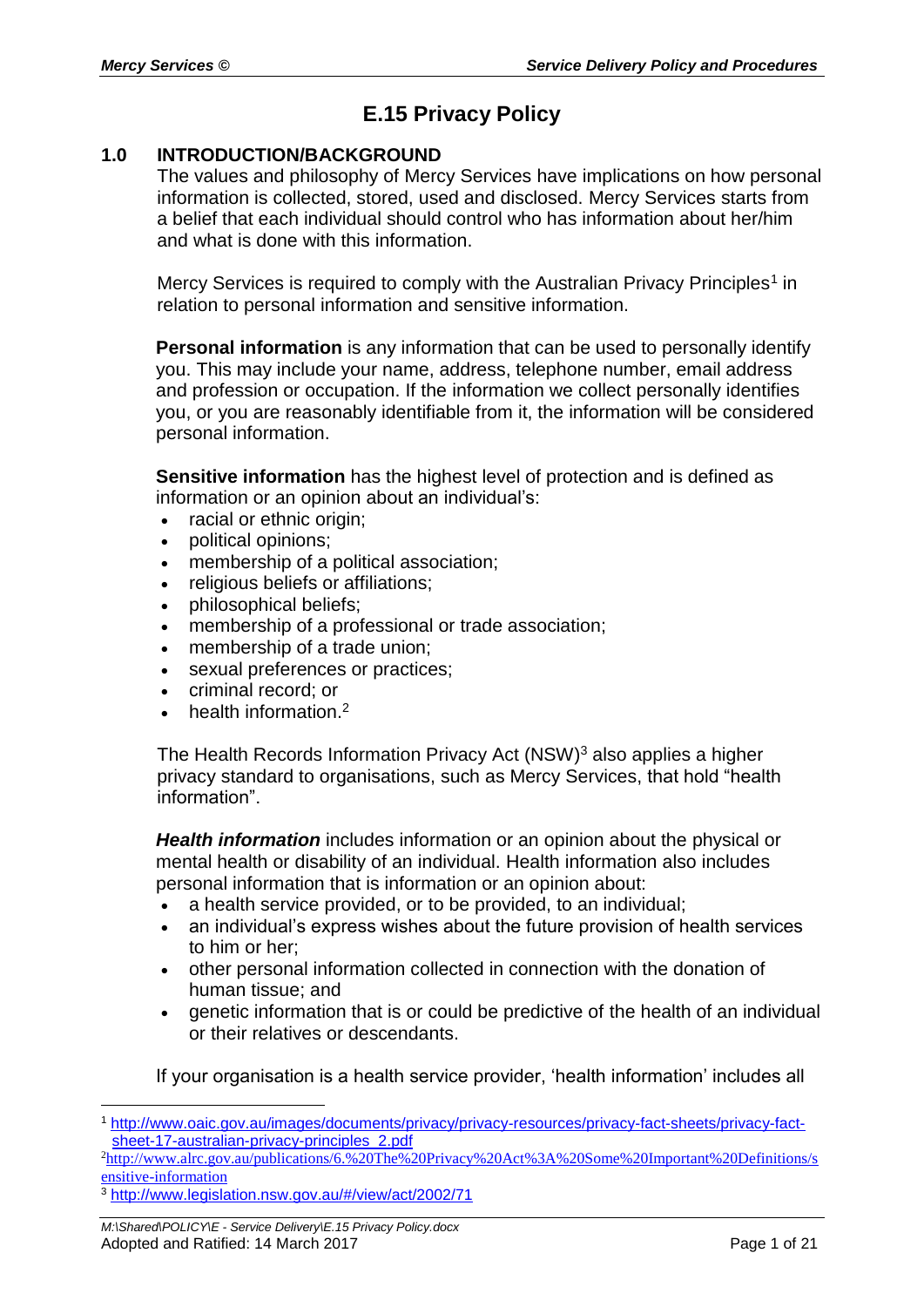of the above plus any other personal information collected to provide, or in providing a health service.<sup>4</sup>

#### **2.0 SCOPE**

This policy specifies how Mercy Services will meet its moral and legal obligations to ensure that each individual has as much control over their personal information as possible. The policy and its procedures apply to all staff and volunteers.

#### **3.0 POLICY STATEMENT**

Mercy Services is committed to protecting the privacy of its clients, employees, volunteers, donors and supporters. Private/personal information includes the: name, address, relationship to Mercy Services, health information and photographic image of applicable persons

(client/carer/donor/staff/volunteer/applicant for paid/voluntary work, donor/supporter).

#### **4.0 PROCEDURES**

#### **4.01 Personal information collected and held by us**

We will seek your consent to enable us to collect information about you. In seeking your consent we will try to explain:

- the purpose of collecting the information;
- who will have access to what parts of the information;
- what we will use the information for;
- who the health information will be passed on to;
- whether providing the information is voluntary or required by law; and
- the consequences of giving or refusing consent.

We may collect the following types of personal information on clients, staff, volunteers and donors/supporters:

name;

 $\overline{a}$ 

- $\boxtimes$  mailing or street address:
- $\boxtimes$  email address;
- $\boxtimes$  telephone number;
- $\boxtimes$  facsimile number:
- $\boxtimes$  age or birth date;
- $\boxtimes$  photography or video recording of you;
- $\boxtimes$  profession, occupation or job title;
- $\boxtimes$  contact details of your next of kin/emergency contacts;
- $\boxtimes$  personal goals/care preferences, risks involved in activities and venues you may use;
- $\boxtimes$  details of the products and services you have purchased from us or which you have enquired about, together with any additional information necessary to deliver those products and services and to respond to your enquiries;

<sup>4</sup> [http://www.privacy.nsw.gov.au/Lawlink/privacynsw/ll\\_pnsw.nsf/pages/privacy\\_hripa#a](http://www.privacy.nsw.gov.au/Lawlink/privacynsw/ll_pnsw.nsf/pages/privacy_hripa#a)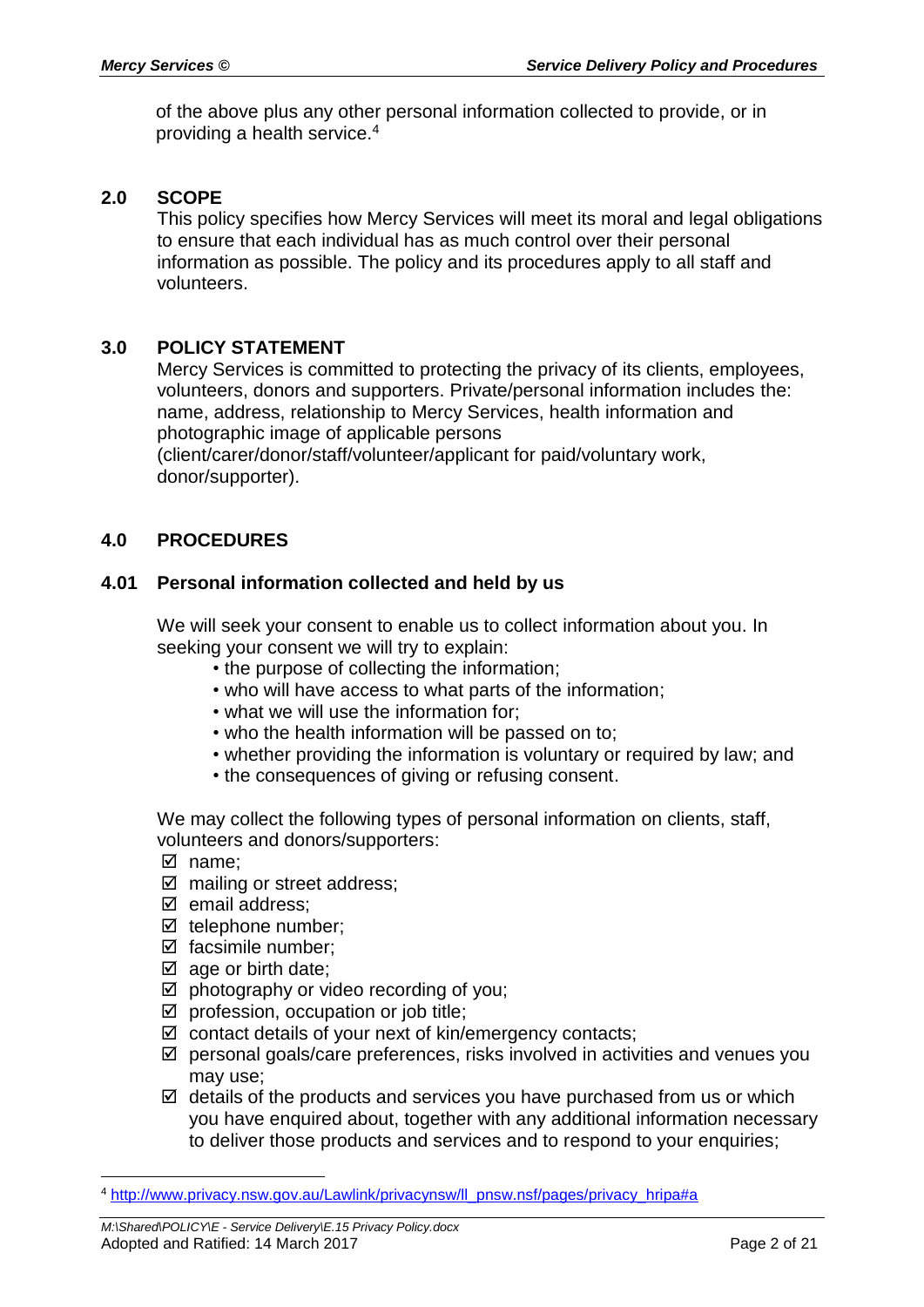- $\boxtimes$  bank account and payment details;
- $\boxtimes$  any additional information relating to you that you provide to us directly through our websites or indirectly through use of our websites or online presence, through our representatives or otherwise; and
- $\boxtimes$  information you provide to us through our service centre, customer surveys or visits by our representatives from time to time.

We may also collect some information that is not personal information because it does not identify you or anyone else. For example, we may collect anonymous answers to surveys or aggregated information about how users use our website.

#### **4.02 How we collect your personal information**

We collect your personal information directly from you unless it is unreasonable or impracticable to do so. When collecting personal information from you, we may collect it in ways including:

- during conversations between you and our representatives;
- when you complete an application or assessment/service delivery form;
- letters or emails you have sent us; and/or
- through your access and use of our website.

You should always feel the setting where we are collecting the information from you provides enough privacy.

If you are unable to give consent we will seek consent from your Enduring Power of Attorney, Guardian or any other person who is authorised by law to act for or represent you.

We may also collect personal information from third parties including:

• reports and information provided to us by other services that are or have assisted you, law enforcement agencies and other government entities.

#### **4.03 Security of internet transmission**

As our website is linked to the internet, and the internet is inherently insecure, we cannot provide any assurance regarding the security of transmission of information you communicate to us online. We also cannot guarantee that the information you supply will not be intercepted while being transmitted over the internet. Accordingly, any personal information or other information which you transmit to us online is transmitted at your own risk.

#### **4.04 If we can't collect your personal information**

If you do not provide us with the personal information described above, some or all of the following may happen:

- we may be unable to tailor the content of our services to your preferences and your experience of our services may not be as enjoyable or useful;
- where fees are charged, if you withhold information about your income, fees may be charged at the highest rate;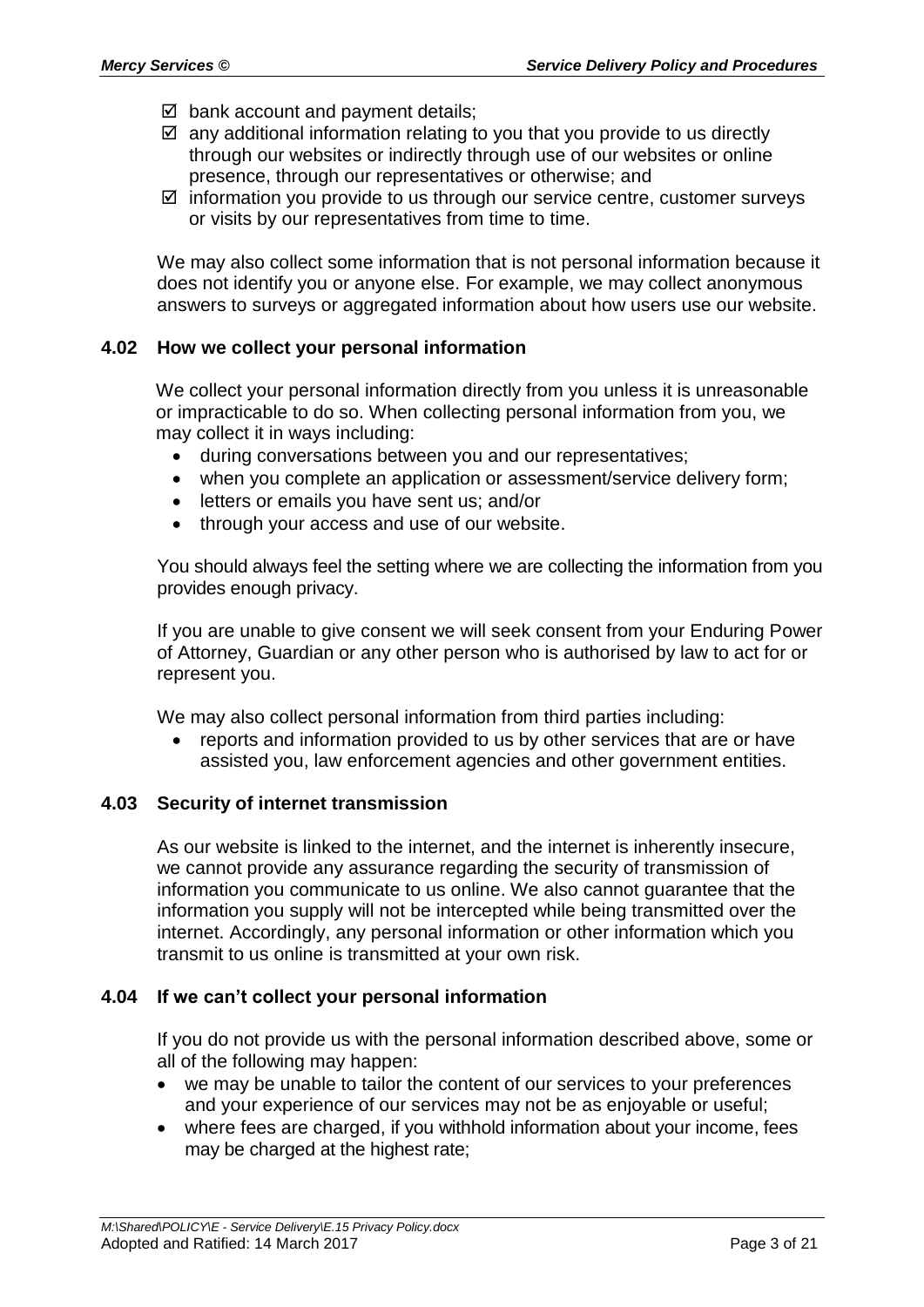- we may not be able to provide the requested products or services to you, either to the same standard or at all; and/or
- we may also decide not to provide a service or may change the type or location of the service if information regarding safety is not provided.

#### **4.05 We can use identifying numbers and anonymity**

Where a person's information is being used for research or statistical purposes we may be able to protect your privacy by using a unique number or code to represent you rather than use your name. The use of an identifier (number or code) instead of a person's name may still not be enough to prevent others identifying you. This is particularly the case with members of minorities and those with atypical characteristics. In these cases the information will not be used or will be further disguised.

Mercy Services is prohibited by law and will not adopt, use or disclose an identifier assigned by a government agency, except in prescribed circumstances e.g. Tax file number.

#### *Anonymity*

Wherever it is lawful and practicable, we will give people the opportunity to remain anonymous when entering into transactions with, or receiving services from Mercy Services.

Examples of when an anonymous service is possible are:

- where a small cash donation is made and a tax receipt is not required (large donations can be accepted with the name of the donor being known to the Chief Executive Officer but not made publicly known); and/or
- where a person requests information on Mercy Services, its services, and/or its employment applicant packages.

#### **4.06 The purposes for which we collect, hold, use and disclose your personal information**

We collect personal information about you so that we can perform our business activities and functions and to provide best possible quality of customer service.

We collect, hold, use and disclose your personal information for the following purposes:

- to provide products and services to you and to send communications requested by you;
- to answer enquiries and provide information or advice about existing and new products or services;
- to assess the performance of the website and to improve the operation of the website;
- to conduct business processing functions including providing personal information to our contractors, service providers or other third parties;
- for the administrative, marketing (including direct marketing), planning, product or service development, corporate planning, contractors or service providers, quality control and research purposes;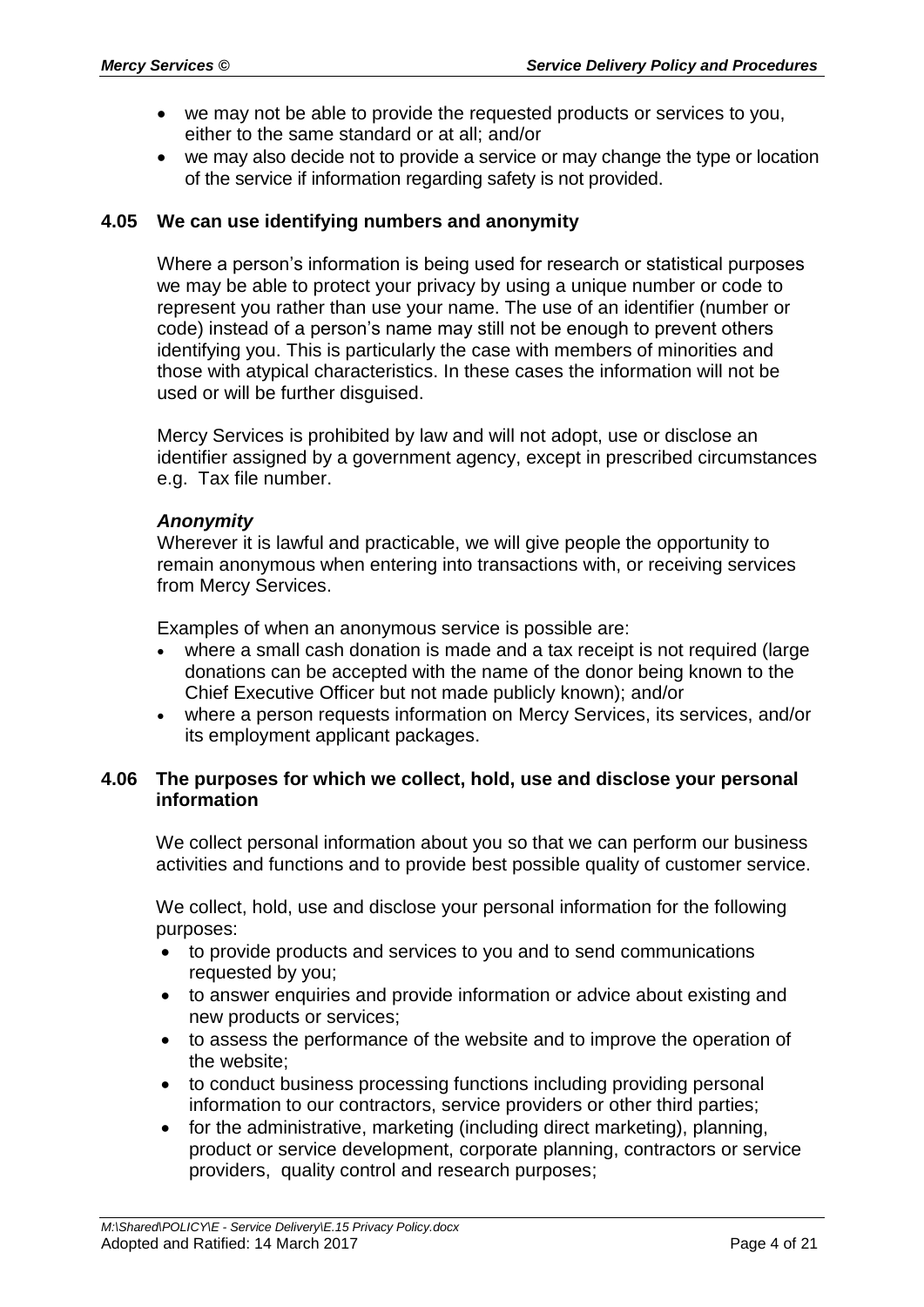- to enable government funders to monitor who is being assisted and how much assistance they are receiving with government funds;
- to provide your updated personal information to our contractors or service providers;
- to update our records and keep your contact details up to date;
- to process and respond to any complaint made by you; and
- to comply with any law, rule, regulation, lawful and binding determination, decision or direction of a regulator, or in co-operation with any governmental authority of any country (or political sub-division of a country).

Your personal information will not be shared, sold, rented or disclosed other than as described in this Privacy Policy.

#### **4.07 Direct marketing materials**

We may send you direct marketing communications and information about our products and services that we consider may be of interest to you. These communications may be sent in various forms, including mail, SMS, fax and email, in accordance with applicable marketing laws, such as the *Spam Act 2003*  (Cth). If you indicate a preference for a method of communication, we will endeavour to use that method whenever practical to do so. In addition, at any time you may opt-out of receiving marketing communications from us by contacting us (see the details below) or by using opt-out facilities provided in the marketing communications and we will then ensure that your name is removed from our mailing list.

We do not provide your personal information to other organisations for the purposes of direct marketing.

#### **4.08 Storing your information securely is important to us**

We will take reasonable security safeguards to protect the security of personal information we hold.

Some reasonable safeguards include:

- personal information being stored in filing cabinets and storage areas that are locked when unattended;
- not displaying client names and details in public areas;
- positioning computer terminals and fax machines so that they cannot be seen or accessed by unauthorised people or members of the public;
- using passwords to restrict computer access, and requiring regular changes to passwords;
- establishing different access levels so that not all staff can view all information;
- secure waste disposal of expired records; and
- installing virus protections and firewalls.

Client records are only removed from Mercy Services premises:

- to be securely archived;
- as the result of a court order;
- for transfer to another organisation;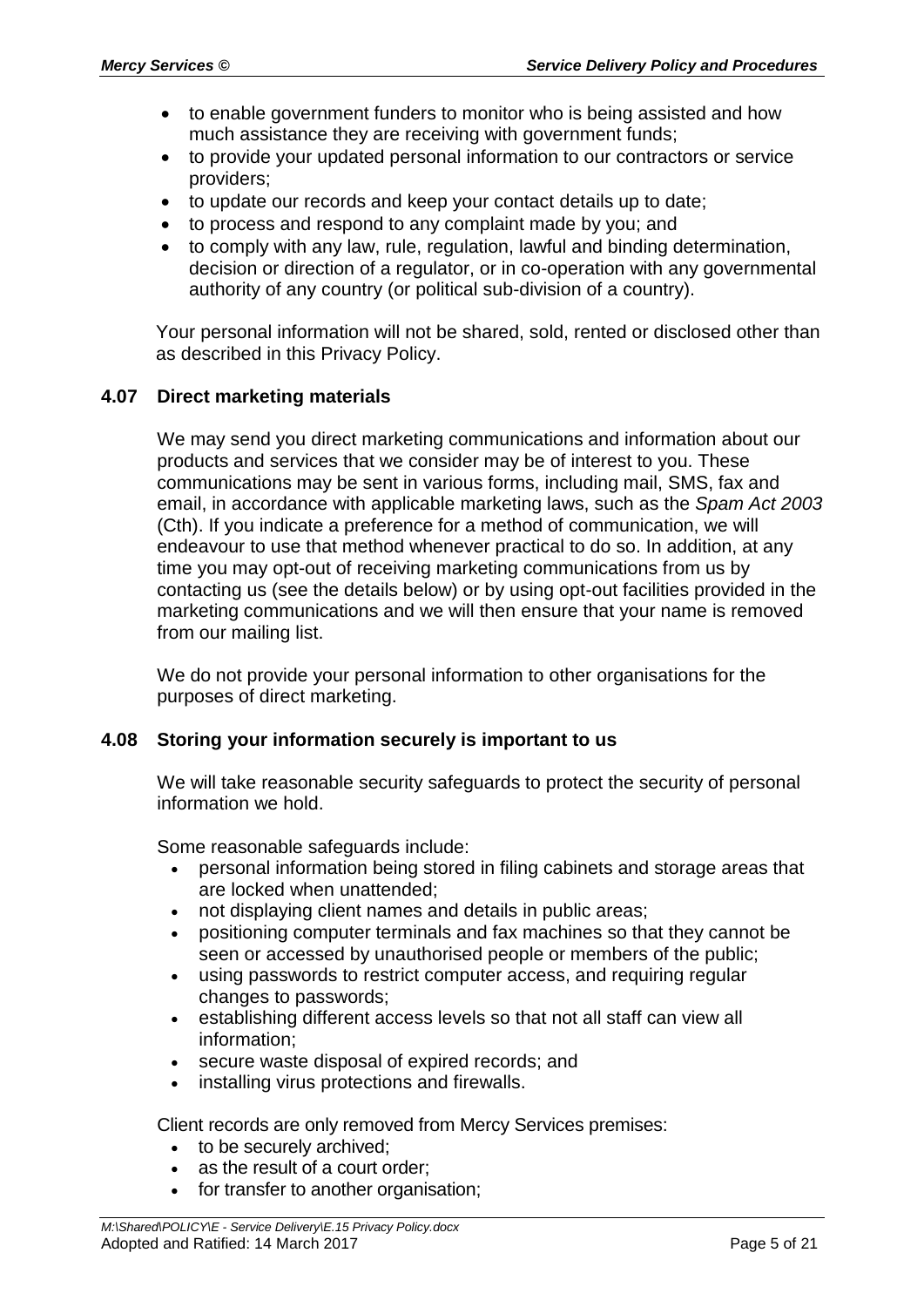- to be given to the consumer, their family or guardian; and/or
- in a secure way for the purpose of delivering services *(only relevant sections of the record, in a non-identifying envelope/cover and while under constant supervision).*

We will retain information relating to the applicable person as follows:

- in the case of information collected while the person was an adult for 7 years from the last occasion on which they were with a service;
- in the case of health information collected while the person was under the age of 18 years – the record will be kept until the person turns 25.

We will dispose of information securely. When we delete or dispose of a person's information we will keep a record of:

- the name of the person;
- the period covered by the information: and/or
- the date on which it was deleted or disposed of.

When we transfer a person's information to another organisation (and we do not continue to hold a copy of that information) we will keep a record of the name and address of the organisation to which we transferred the information.

#### **4.09 Disclosing your information**

All Mercy Services staff, volunteers, and/or students on placement who collect or have access to personal information should understand this Privacy Policy and have signed a confidentiality agreement (Attachment 1 and 2).

In general, we will only use (within Mercy Services) and disclose (to people/organisations outside Mercy Services) a person's information for the primary purpose for which the information was collected.

We may disclose your personal information to:

- our employees, contractors or service providers for the purposes of: operation of our business, fulfilling requests by you, and to otherwise provide products and services to you including, without limitation, couriers, contractors, and professional advisors such as accountants, solicitors, business advisors and consultants;
- suppliers and other third parties with whom we have commercial relationships, for business, marketing, and related purposes; and
- any organisation for any authorised purpose with your express consent.

There may be circumstances when Mercy Services has to disclose information without the person's consent. These circumstances include:

- 1. you do not have decision making capacity *(and your Enduring Guardian has authorised the disclosure);*
- 2. the law requires us to consult with the Police Service or the child protection agencies regarding children perceived to be at risk of abuse or neglect;
- 3. the law requires us to act upon serious concerns for the health or safety of a client or another person;
- 4. the law requires us to report incidences of serious criminal offence; and/or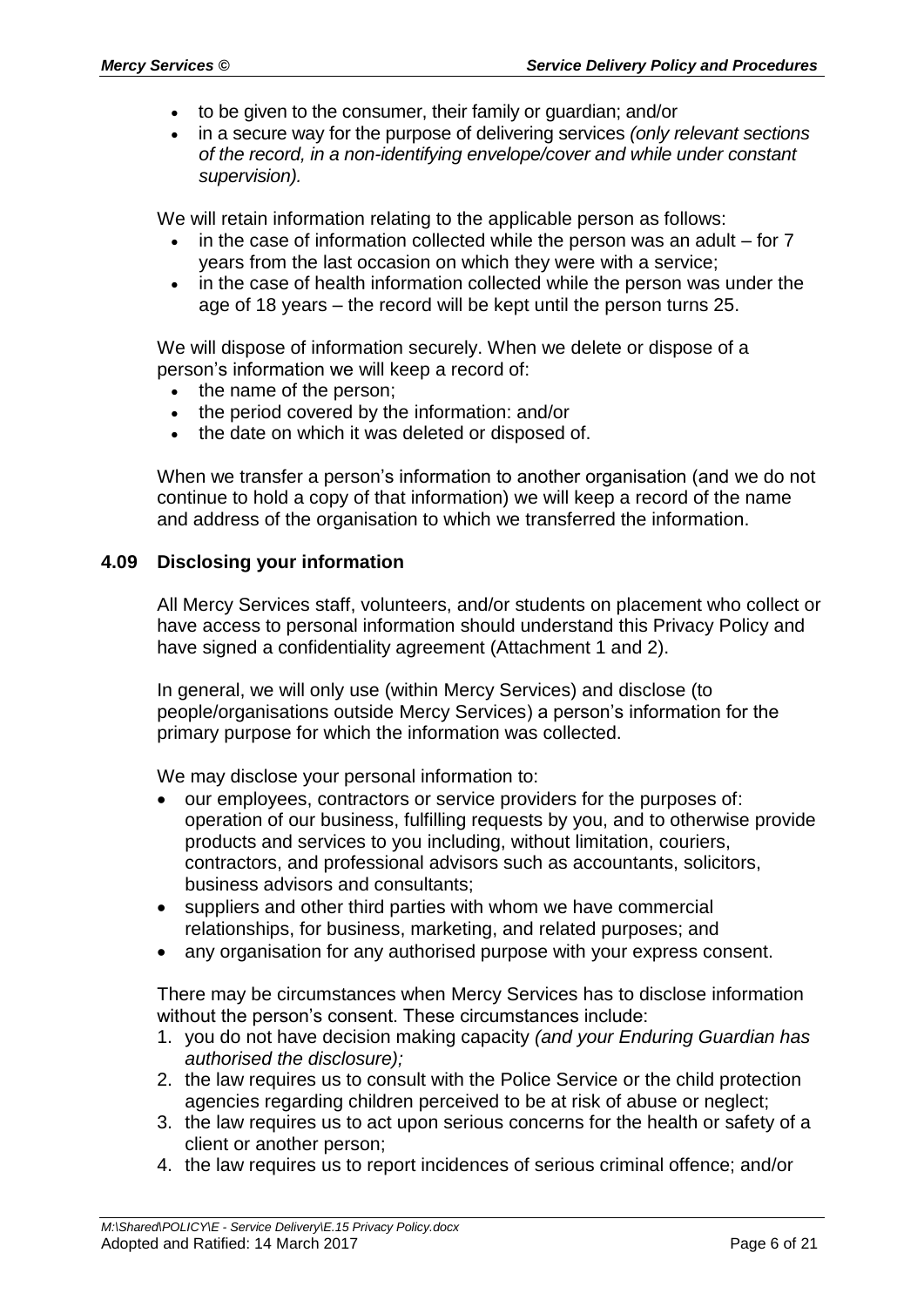5. A court of law may subpoena a client/staff file and Mercy Services is required by law to provide the file.

In the event that any of the situations described above should occur, Mercy Services will make reasonable efforts to discuss the matter with the person at the earliest possible opportunity.

#### **4.10 Transferring your information outside NSW**

Mercy Services will only transfer health information out of NSW in the following circumstances:

- *recipient subject to substantially similar privacy standards or laws -* Mercy Services will satisfy itself that the recipient is subject to a law, binding scheme or contract that imposes substantially similar obligations to those imposed within NSW;
- *consent -* the person has consented to the transfer of their information;
- *contractual obligation -* the transfer is necessary for the performance of a contract between Mercy Services and the person;
- *benefit to the person -* the transfer is for the benefit of the person, and it is impracticable to obtain their consent, and, if it were practicable to obtain such consent, the person would be likely to give it;
- *serious threat to health or welfare -* the transfer is reasonably believed to be necessary to lessen or prevent a serious and imminent threat to the life, health or safety to any person, or a serious threat to public health or public safety; and
- *lawful authorisation -* the transfer is permitted or required by an Act (including an Act of the Commonwealth) or any other law.

#### **4.11 You can access and correct your personal information**

You may request access to any personal information we hold about you at any time by contacting us (see the details below).

Where a person seeks to access her/his information held by Mercy Services the person's request should be on the appropriate form (Attachment 4). This form requires the person to specify the way they want to access her/his information.

There is no fee charged for requesting to access your information. If you want a copy of your information exceeding ten pages or if it requires detailed searching of our records, we may charge you an administration fee of \$1 per page.

Mercy Services may refuse a person access to their health information if:

- a) providing access would pose a serious threat to the life or health of any person *(for example where there is a risk that the information may cause the person significant distress, so as to result in them harming themselves or another);*
- b) providing access would have an unreasonable impact on the privacy of other people *(where a person's record contains information about someone else, Mercy Services will prevent an unreasonable impact on that other person's privacy by removing that other person's identifying details before releasing the information);*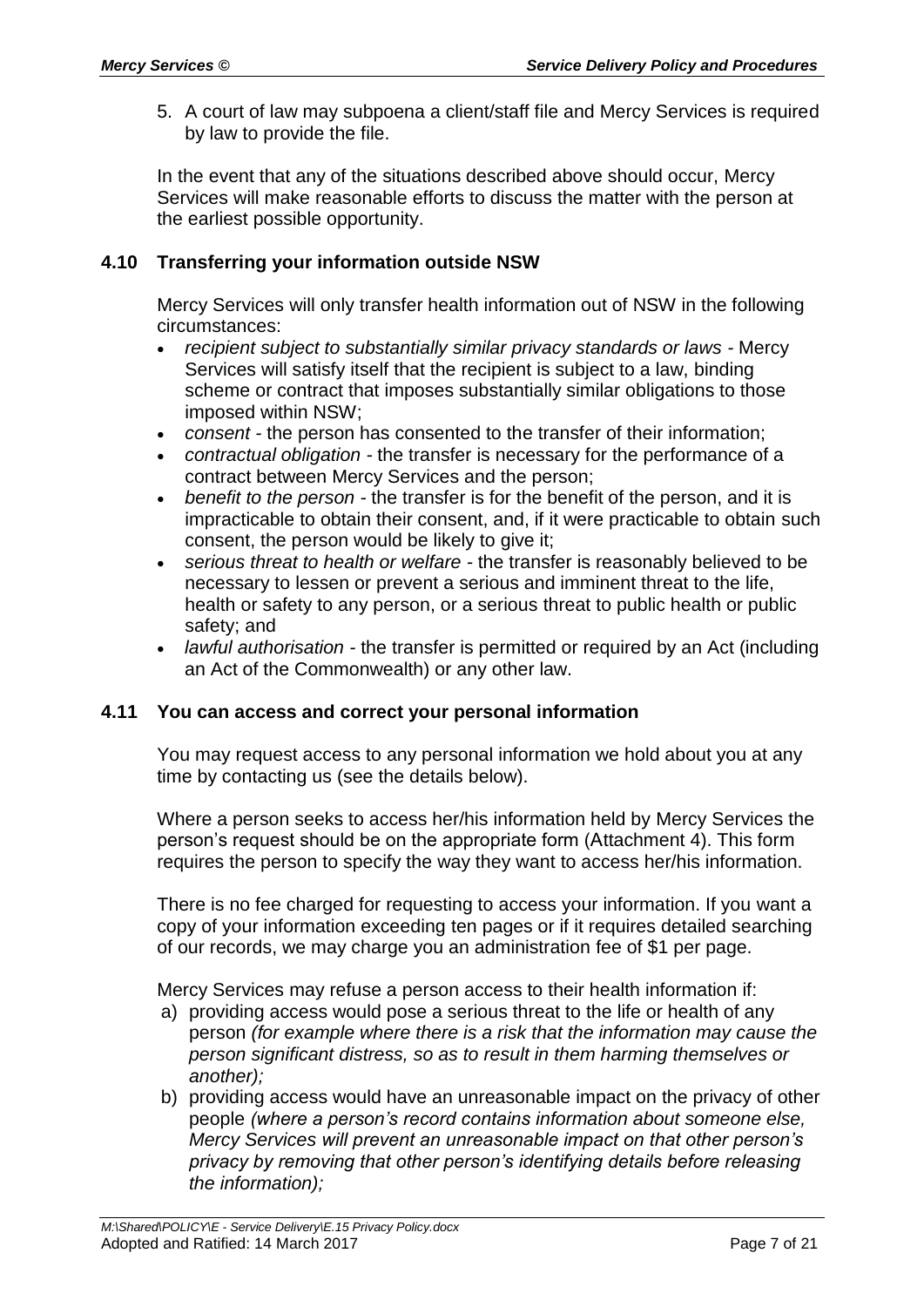- c) the information relates to legal proceedings (existing or anticipated) between Mercy Services and the person, and the information is subject to legal professional privilege;
- d) providing access would reveal Mercy Services intentions in relation to negotiations with the person in such a way as to expose Mercy Services to disadvantage *(for example, regarding the settlement of a negligence claim);*
- e) denying access is required or authorised under another law;
- f) providing access would be likely to prejudice an investigation of possible unlawful activity;
- g) Mercy Services has been asked by a law enforcement agency performing a lawful security function not to provide access, as it would likely cause damage to the security of Australia;
- h) the request for access is one that has been made unsuccessfully on at least one previous occasion and there are no reasonable grounds for making the request again; and/or
- i) the person has been provided with access to their information already and is making an unreasonable repeated request for access to the same information in the same manner.

If Mercy Services decides to refuse access, it will provide a written reason for the refusal. The reason must be one of the reasons listed above. Access may be refused to a part of the information, to which a request relates, but provided to the remainder of the information.

Where Mercy Services refuses to provide the person with access to their health information on the grounds that providing access would pose a serious threat to their life or health, the notice of refusal must:

- 1. advise the person that he or she may nominate a medical practitioner to be given access to the health information instead; and
- 2. advise the person that any nomination must be made within 21 days, after receipt of the notice of refusal.

Access must then be provided to the nominated medical practitioner within 21 days of receiving the person's nomination.

Mercy Services may not be able to provide information in the way requested due to:

- I. sections needing to be blocked out or omitted due to the reasons listed above;
- II. the request placing unreasonable demands on Mercy Services resources;
- III. the request being detrimental to the preservation of the information; and/or
- IV. the release involving an infringement of copyright.

In these cases, Mercy Services will discuss with the person the other options.

Mercy Services will respond to a request for access within 21 days after receiving the request.

#### **4.12 You can request changes/corrections to your information**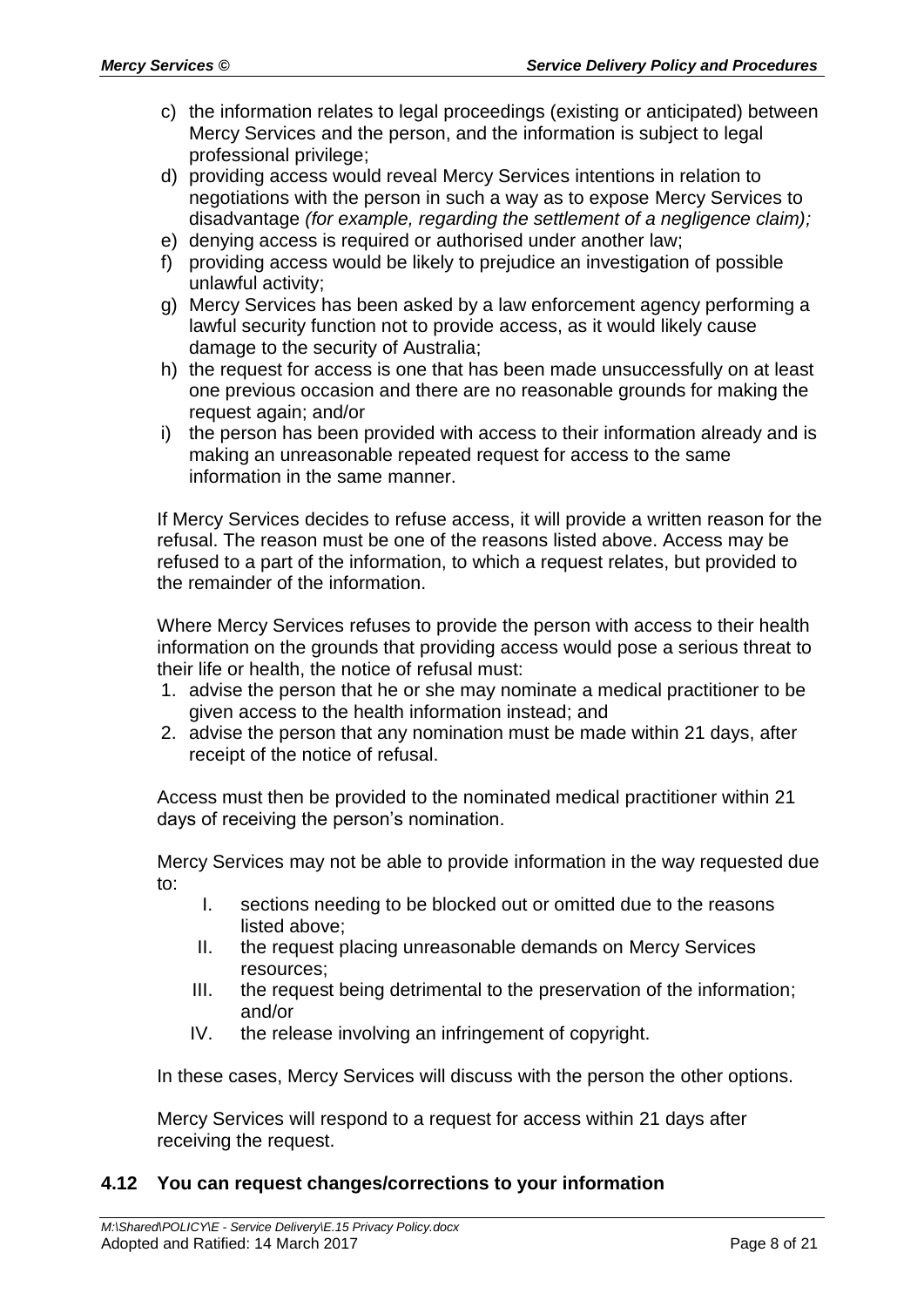If you believe that personal information we hold about you is incorrect, incomplete or inaccurate, then you may request us to amend it.

Where a person seeks to amend her/his information held by Mercy Services the person's request must be on the appropriate form (Attachment 5).

Mercy Services will respond to a request to amend a record within 21 days after receiving the request. In response to a request for amendment, Mercy Services may amend (by way of corrections, deletions or additions) the person's information to ensure:

- the information is accurate; and
- the information is relevant, up to date, complete and not misleading, taking into account the purpose for which the information is collected and used.

For legal and medical reasons, Mercy Services will generally not permanently delete information from a person's record.

Mercy Services may refuse to amend the person's health information if it is satisfied that the health information is not incomplete, incorrect, irrelevant, out of date or misleading.

If Mercy Services is not prepared to make the amendment requested, it will give the person in writing:

- 1. the reason for the refusal;
- 2. the complaint mechanism; and
- 3. any other matter prescribed by the Australian Privacy Principles regulations .

If a request to amend information is refused the person can ask Mercy Services to add a notation to the health information specifying their claim that the information is inaccurate, out-of-date, incomplete, irrelevant or misleading. Mercy Services will then take reasonable steps to ensure the statement is apparent to those who access the information.

With the client's consent Mercy Services will inform third parties about amended client information provided by, or relied upon by, that third party.

#### **4.13 You can complain about a breach of privacy**

We encourage you, in the first instance, to raise your issue with your immediate Coordinator or Manager to try and resolve the issue. If you are still not satisfied with the response to your concern or complaint please contact our Complaints Officer, who is also our Chief Executive Officer, by:

- Calling: 02 4944 1944
- E-mailing: [compliants@mercyservices.org.au](mailto:compliants@mercyservices.org.au)
- Writing: Complaints Officer

Mercy Services, 13 Brooks Street, West Wallsend NSW 2286

Once received we will review your concern or complaint and commit to providing a response within 21 working days, the Complaints Officer will be independent of the original compliant and will have the authority to fully investigate and resolve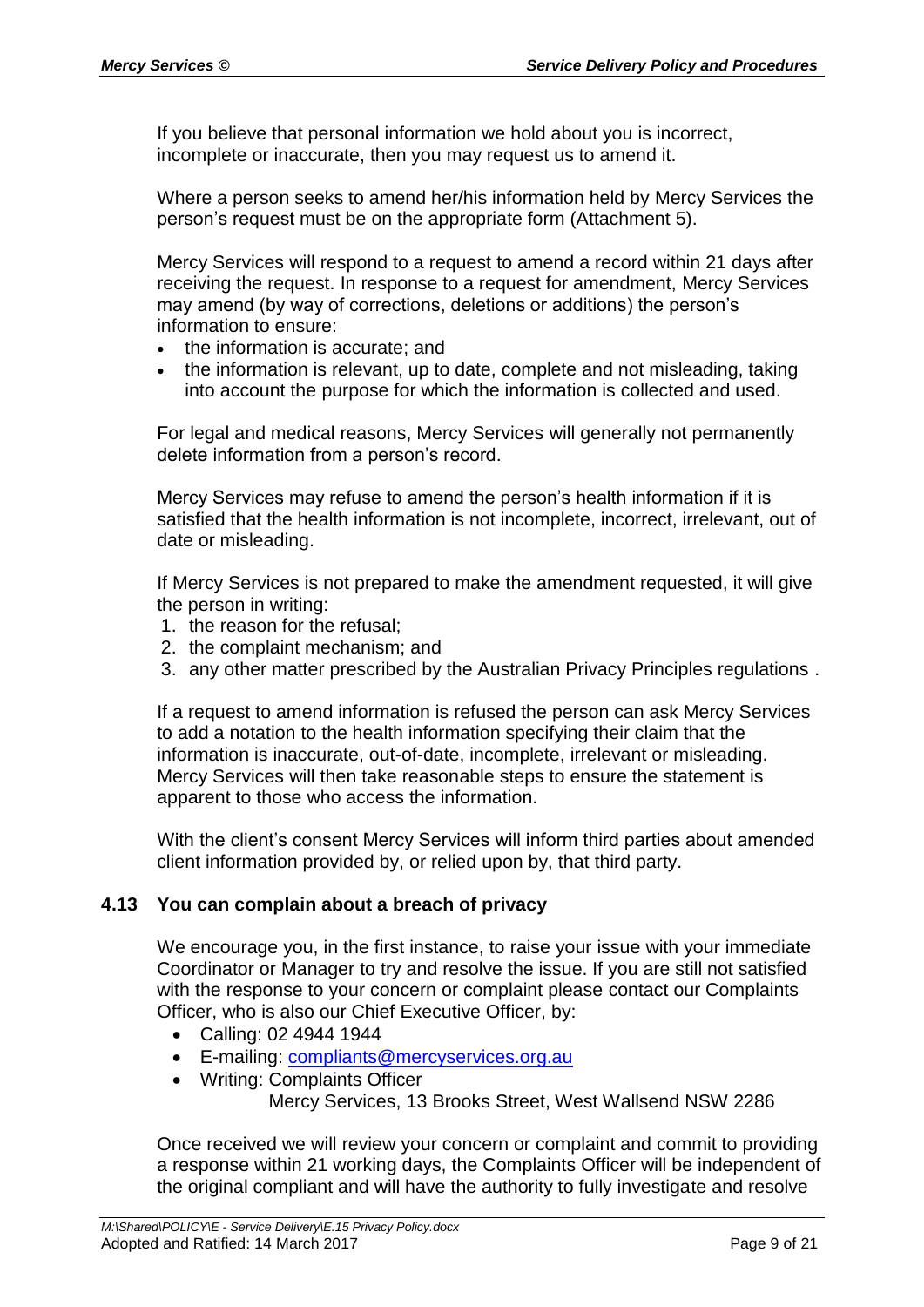the complaint. If your concern still remains unresolved to your satisfaction we will assist you in directing your issue to: NSW Information and Privacy Commission on 1300 363 992 [http://www.ipc.nsw.gov.au/.](http://www.ipc.nsw.gov.au/)

At any stage you can involve a support person or advocate. Agencies that may help in this area are:

- The Disability Advocacy Service Phone (02) 4927 0111; or
- The Aged Care Rights Service (TARS). Phone toll free: 1800 424 079.

#### **4.14 Contacting us**

If you have any questions about this privacy policy or a request of information please contact our Privacy Officer, Lawrie Hallinan via:

Post: Privacy Officer, Mercy Services 32 Union St, Tighes Hill NSW 2297 Tel: 02 4961 2686

Email: [privacy@mercyservices.org.au](mailto:privacy@mercyservices.org.au)

#### **4.15 Changes to our privacy policy**

We may change this privacy policy from time to time. Any updated versions of this privacy policy will be posted on our website.

#### **4.16 Compliance**

Compliance with this policy is being measured by:

a) Quarterly file audit by Manager showing that client consent is obtained for communication with others (see C.4 Program Performance and Monitoring Policy).

#### **4.17 Evaluation**

The performance indicators for the evaluation of this policy are:

- a) at least 90% positive ratings from Mercy Services clients in the biennial Satisfaction Survey; and
- b) 90% satisfaction with the quality and completeness of client files found in quarterly file audits over a year.

| 1. Australian      | a) | Nil                                                              |
|--------------------|----|------------------------------------------------------------------|
| <b>Standards</b>   |    |                                                                  |
| 2. Legislation     | a) | Privacy Act, 1988 (Cth)                                          |
|                    | b) | Health Records and Information Privacy Act, 2002 (NSW)           |
|                    | C) | Privacy and Personal Information Protection Act, 1998 (NSW)      |
|                    | d) | Workplace Surveillance Act, 2005 (NSW)                           |
|                    | e) | Surveillance Devices Act, 2007 (NSW)                             |
|                    |    | Telecommunications (Interception and Access) Act, 1979 (Cth)     |
| 3. Professional    | a) | Nil                                                              |
| guidelines         |    |                                                                  |
| 4. Codes of        | a) | Privacy NSW (2004) "Handbook to Health Privacy"                  |
| <b>Practice</b>    |    | http://www.ipc.nsw.gov.au/sites/default/files/file_manager/hripa |
|                    |    | health handbook.pdf                                              |
| 5. Codes of Ethics | a) | Nil                                                              |
| 6. Evidence        | a) | Australian Government: Office of the Australian Information      |
|                    |    | Commissioner "Privacy Fact Sheet 17 – Australian Privacy         |
|                    |    | Principles"                                                      |

#### **5.0 REFERENCES**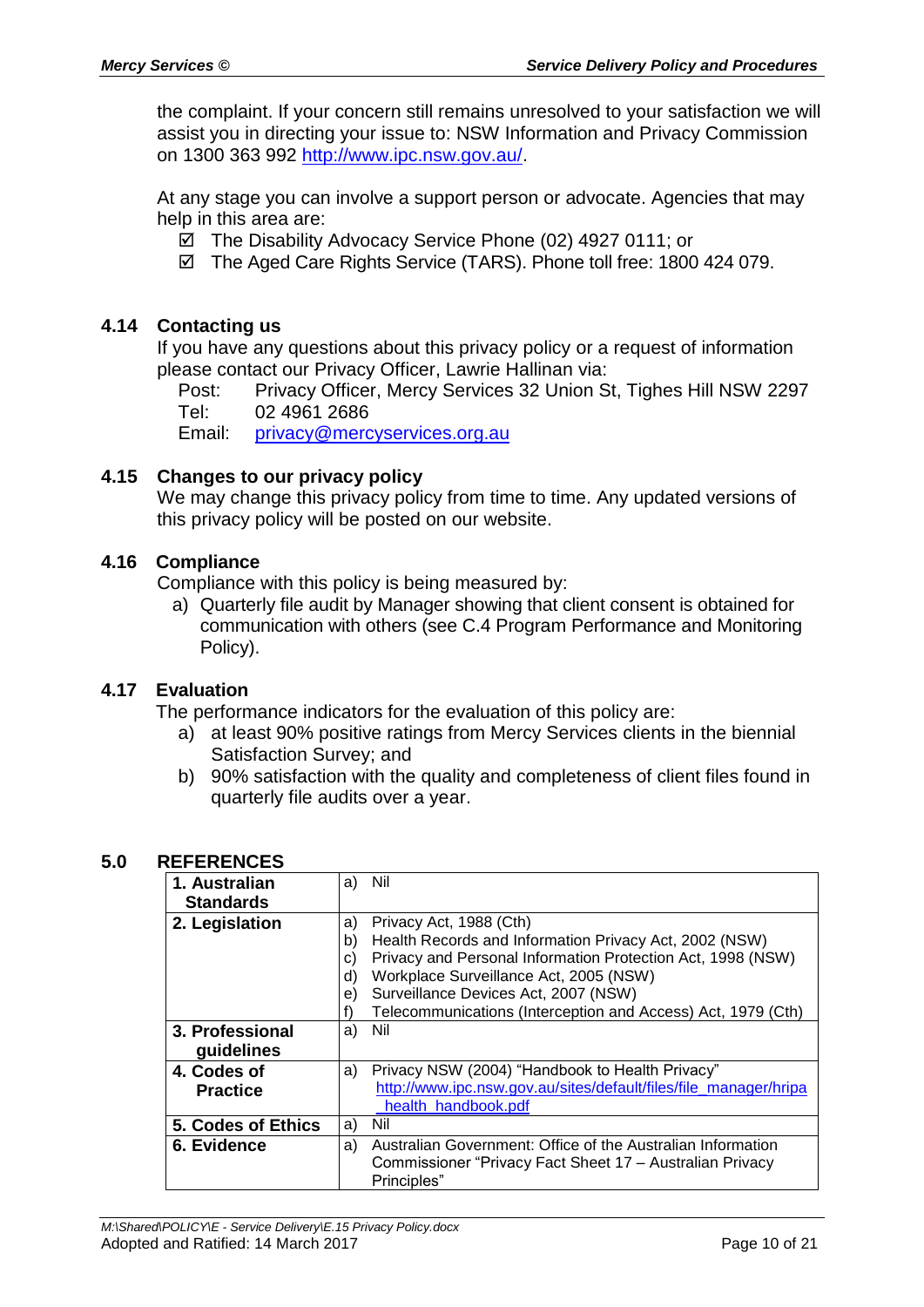|                          | http://www.oaic.gov.au/images/documents/privacy/privacy-<br>resources/privacy-fact-sheets/privacy-fact-sheet-17-australian-<br>privacy-principles 2.pdf |
|--------------------------|---------------------------------------------------------------------------------------------------------------------------------------------------------|
| <b>7. Mercy Services</b> | Justice, Respect, Care, Unity, Service                                                                                                                  |
| <b>Values</b>            | l a)                                                                                                                                                    |

#### **6.0 OTHER RELATED POLICIES AND PROCEDURES**

- A.1 Mission and Values
- A.3 Code of Conduct
- C.01 Management Roles and Responsibilities
- C.04 Program Performance and Monitoring
- C.05 Quality Improvement
- C.06 Risk Management
- D.14 Document Management
- E.1. Service Guarantee
- E.3 Meeting Individual Needs
- E.4 Client fees
- E.5 Client Participation, Decision Making & Advocacy
- E.8. Complaints
- E.9 Client Records
- E.11. Coordination with Other Services
- E.12 Client Exit from programs
- E.13. Cultural Awareness
- E.14. Duty of Care
- G.01 WHS Policy
- G.05 Risk Management
- G.06 Safe Home Visiting
- G.07 Anti Aggression, Harassment & Bullying
- G.12 Stress Management
- G.13 Post-Traumatic Incident
- G.15 First Aid
- G.17 Incident Investigation

## **7.0 RELATIONSHIP WITH STANDARDS**

| <b>Aged Care</b>                                                                          | <b>Home Care</b>                                                                                    | <b>Disability Standards</b>                                                                    | <b>EQuIP</b>                                                                 |
|-------------------------------------------------------------------------------------------|-----------------------------------------------------------------------------------------------------|------------------------------------------------------------------------------------------------|------------------------------------------------------------------------------|
| <b>Accreditation Standards</b>                                                            | <b>Standards</b>                                                                                    |                                                                                                | <b>Standards</b>                                                             |
| 1.2, 1.3, 1.4, 1.8, 1.9, 2.2,<br>2.3, 3.2, 3.3, 3.5, 3.6, 3.9,<br>4.2, 4.3, 4.5, 4.6, 4.7 | 1.1, 1.2, 1.3, 1.4,<br>1.5, 1.6, 1.7, 1.8,<br>2.1, 2.2, 2.3, 2.4,<br>2.5, 3.1, 3.2, 3.3,<br>3.4.3.5 | 1.1, 1.2, 1.3, 1.4, 1.5, 1.6,<br>1.7, 1.8, 1.9, 2.1, 2.2, 2.5,<br>3.1, 3.5, 4.1, 4.2, 5.2, 6.2 | 1.1.8, 1.2.1, 2.1.2,<br>2.2.1, 2.2.4, 2.3.1,<br>$\vert$ 2.3.2, 2.3.3, 3.1.5, |

#### **8.0 DOCUMENT CHANGES RECORD**

| Dates of<br>change | <b>Section altered</b>                                                                                                    | <b>Natures of changes made</b>                                                                                                                                                                                                             |  |
|--------------------|---------------------------------------------------------------------------------------------------------------------------|--------------------------------------------------------------------------------------------------------------------------------------------------------------------------------------------------------------------------------------------|--|
| 01/10/2007         | all                                                                                                                       | Policy created - Replacing Policy Section 5<br>Service Delivery - Privacy & Confidentiality,<br>and Freedom of Information                                                                                                                 |  |
| 01/05/2009         | all                                                                                                                       | Transferred existing Policy to new format                                                                                                                                                                                                  |  |
| 18/09/2009         | 1.0 Introduction<br>a)<br>4.1 Collection<br>b)<br>5.0 References<br>C)<br>7.0 Relationship with<br>d)<br><b>Standards</b> | Expanded info previously in procedure<br>a)<br>section - What personal information does<br>Mercy Services collect and why does it<br>need it?<br>Replace the word people with applicable<br>b)<br>persons (defined in 3.0 Policy Statement |  |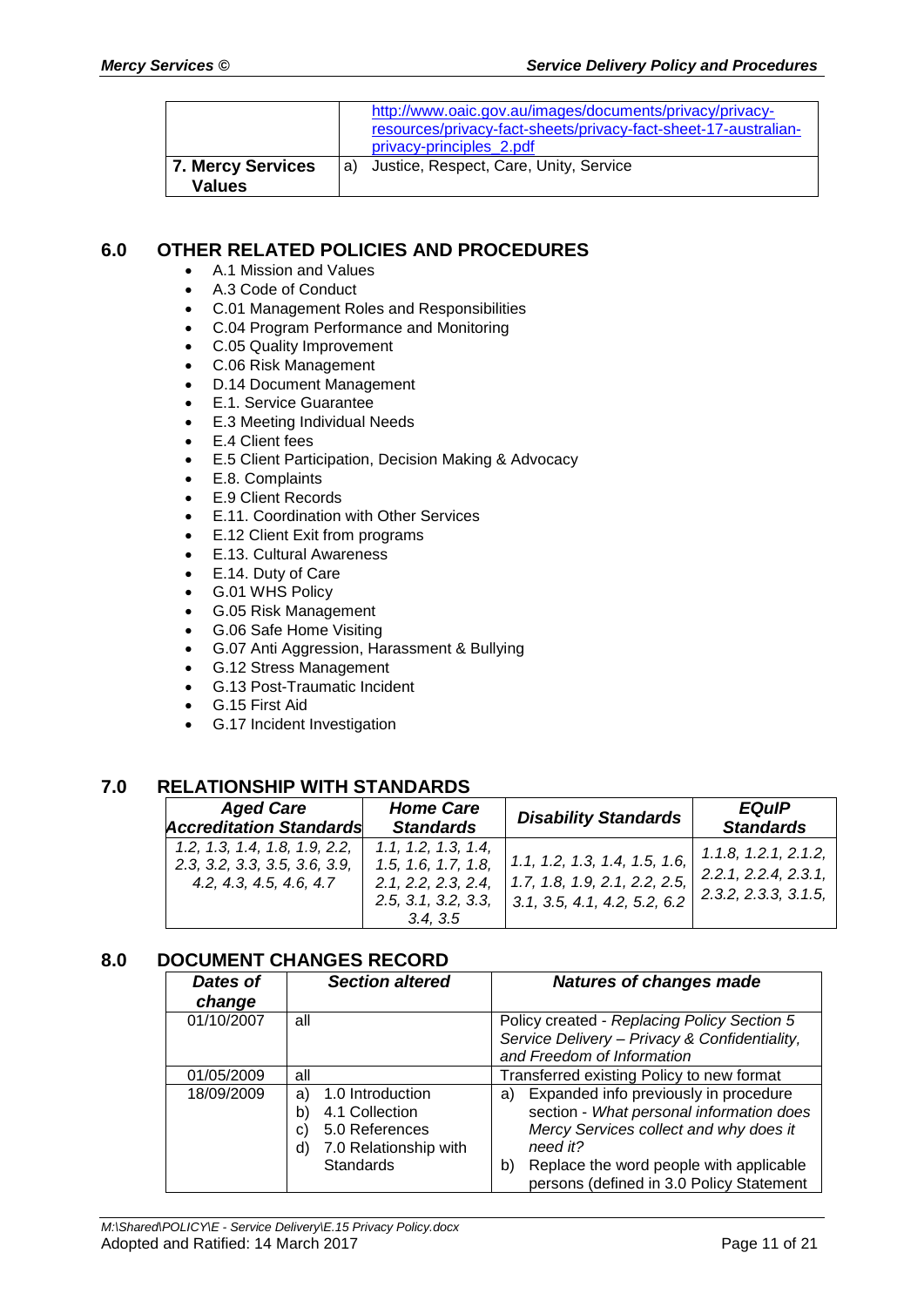|            |                                                | C) | Added more Laws, Codes of Practice,                                                  |
|------------|------------------------------------------------|----|--------------------------------------------------------------------------------------|
|            |                                                |    | Evidence                                                                             |
| 21/09/2010 | 1.0 Introduction                               | d) | Added reference to EQuIP Standards<br>Include student placements in same             |
|            | a)<br>Appendix Two<br>b)                       | a) | category as staff an volunteers                                                      |
|            |                                                | b) | Include student placements in same                                                   |
|            |                                                |    | category as volunteers                                                               |
| 22/03/2011 | a) 7.0 Relationship with                       | a) | <b>Updated Community Care Common</b>                                                 |
|            | Standards                                      |    | Standards and EQuIP5 Standards                                                       |
|            | b) Appendix 1 and 2                            |    | b) Corrected Policy reference                                                        |
| 27/09/2012 | All sections                                   |    | Update organisation name to Mercy Services                                           |
| 26/11/2012 | 1.0 Introduction<br>a)                         | a) | Inclusion of definitions of Health                                                   |
|            | 4.01 Collection<br>b)                          |    | Information, Personal Information, and                                               |
|            | 4.04 Use and<br>c)                             |    | Sensitive Information                                                                |
|            | <b>Disclosure</b><br>4.08 Compliance and<br>d) | b) | Delete reference to informing people that<br>they can decline to be a contact person |
|            | 4.09 Evaluation                                |    | for a client. (Mercy does not ask them if they are                                   |
|            | Appendix three<br>e)                           |    | happy to be a contact person - this is the client's                                  |
|            |                                                |    | role. If people contact Mercy declining to be a                                      |
|            |                                                |    | contact person this request will be respected).                                      |
|            |                                                | C) | Add funding Department representatives<br>and quality assurance surveyors as         |
|            |                                                |    | people who can access client records.                                                |
|            |                                                | d) | New sections                                                                         |
|            |                                                | e) | Clarify that funding department and                                                  |
|            |                                                |    | quality assurance people can access                                                  |
|            |                                                |    | client information.                                                                  |
| 09/10/2014 | 4.1 Collection and<br>a)                       | a) | Reworded as: "In services where fees are                                             |
|            | Appendix 3                                     |    | charged if you withhold information about                                            |
|            | 4.4 Use and Disclosure<br>b)                   |    | your income fees may be charged at the                                               |
|            | and Appendix 3<br>4.4 Use and Disclosure<br>C) | b) | highest rate."<br>Delete that client approval will be sort                           |
|            | and Appendix 3                                 |    | before secondary use of their data. Add                                              |
|            | 7.0 Relationship to<br>d)                      |    | that marketing material is only from Mercy                                           |
|            | <b>Standards</b>                               |    | Services and client details not passed on                                            |
|            |                                                |    | to other parties.                                                                    |
|            |                                                | C) | Add that a person can name people from                                               |
|            |                                                |    | whom they want their information withheld.                                           |
|            |                                                | d) | Added Aged Care Accreditation                                                        |
|            |                                                |    | Standards and updated Disability                                                     |
| 13/08/2015 | Various sections<br>a)                         |    | Standards<br>Minor typo.s corrected. Reduce all                                      |
|            | b)<br>1.0 Introduction                         | a) | response times to request for access to                                              |
|            | 4.1 Collection<br>c)                           |    | 21 days.                                                                             |
|            | d)<br>4.3 Access & Accuracy                    | b) | Make explicit requirement to comply with                                             |
|            | 4.4 Use and disclose<br>e)                     |    | Australian Privacy Principles and delete                                             |
|            | 4.5 Identifiers &<br>f)                        |    | types of information collected                                                       |
|            | Anonymity                                      | C) | Add in types of information collected, list                                          |
|            | 4.7 Complaint<br>g)                            |    | persons instead of phrase "applicable                                                |
|            | procedure                                      |    | persons". Add intention to provide policy                                            |
|            | 5.0 References -<br>h)<br>Evidence             |    | in requested form. Change to "are<br>normally" rather than "should be" the           |
|            | Appendix 3 Client<br>i)                        |    | restricted list of people at an                                                      |
|            | Summary                                        |    | assessment/review. Change "signature"                                                |
|            |                                                |    | to "consent" re. disclosure to next of kin.                                          |
|            |                                                |    | Person given privacy explanation "on the                                             |
|            |                                                |    | occasion" rather than "before" information                                           |
|            |                                                |    | is collected. Add that referring agencies                                            |
|            |                                                |    | provide client information.                                                          |
|            |                                                | d) | Expand information given when                                                        |
|            |                                                |    | amendment request is refused. Make                                                   |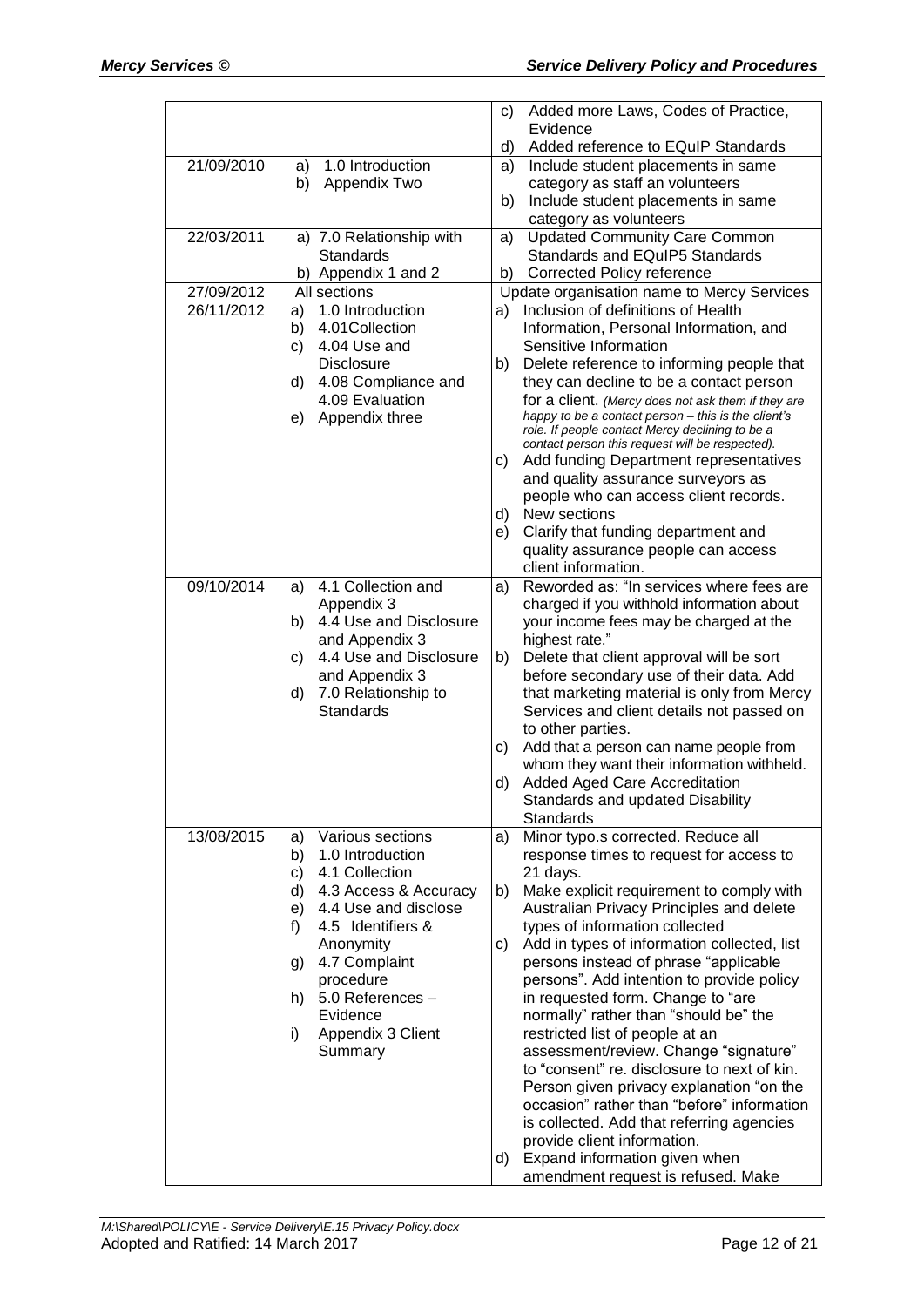|                          |                                                                                                                                                                                                                                         | explicit there is no fee for requesting<br>access but may be for copying. Add to up-<br>date third parties of amend information.<br>Add more detail on statement from person<br>that their information is inaccurate etc.<br>Add section on overseas entities. Add that<br>e)<br>volunteers may also have access to a<br>person's personal information. Delete<br>reference to local abuse protocol has<br>expired. Change HACC to community<br>aged care.<br>Change example to tax file number<br>f)<br>Replace Aged and Community Care<br>g)<br>Information Line with TARS<br>h) Replace NPP with APP<br>Updated as per changes above.<br>i) |
|--------------------------|-----------------------------------------------------------------------------------------------------------------------------------------------------------------------------------------------------------------------------------------|------------------------------------------------------------------------------------------------------------------------------------------------------------------------------------------------------------------------------------------------------------------------------------------------------------------------------------------------------------------------------------------------------------------------------------------------------------------------------------------------------------------------------------------------------------------------------------------------------------------------------------------------|
| 15/11/2016               | 4.4 USE and<br><b>DISCLOSURE: Examples</b><br>of uses and disclosures<br>that may not need your<br>further consent                                                                                                                      | Top three dot points added from Client<br>Agreement                                                                                                                                                                                                                                                                                                                                                                                                                                                                                                                                                                                            |
| 14/03/2017               | a) All sections (except 2.0<br>scope, Compliance,<br>Evaluation, 5.0<br>References, 6.0<br>Related policies, 7.0<br>Relationship to<br>standards))<br>b) 4.13 You can complain<br>about a breach of<br>privacy<br>c) 4.14 contacting us | a) Major re-write<br>b) Change complaints process<br>c) Add Privacy Officer                                                                                                                                                                                                                                                                                                                                                                                                                                                                                                                                                                    |
| Review due<br>14/03/2020 |                                                                                                                                                                                                                                         |                                                                                                                                                                                                                                                                                                                                                                                                                                                                                                                                                                                                                                                |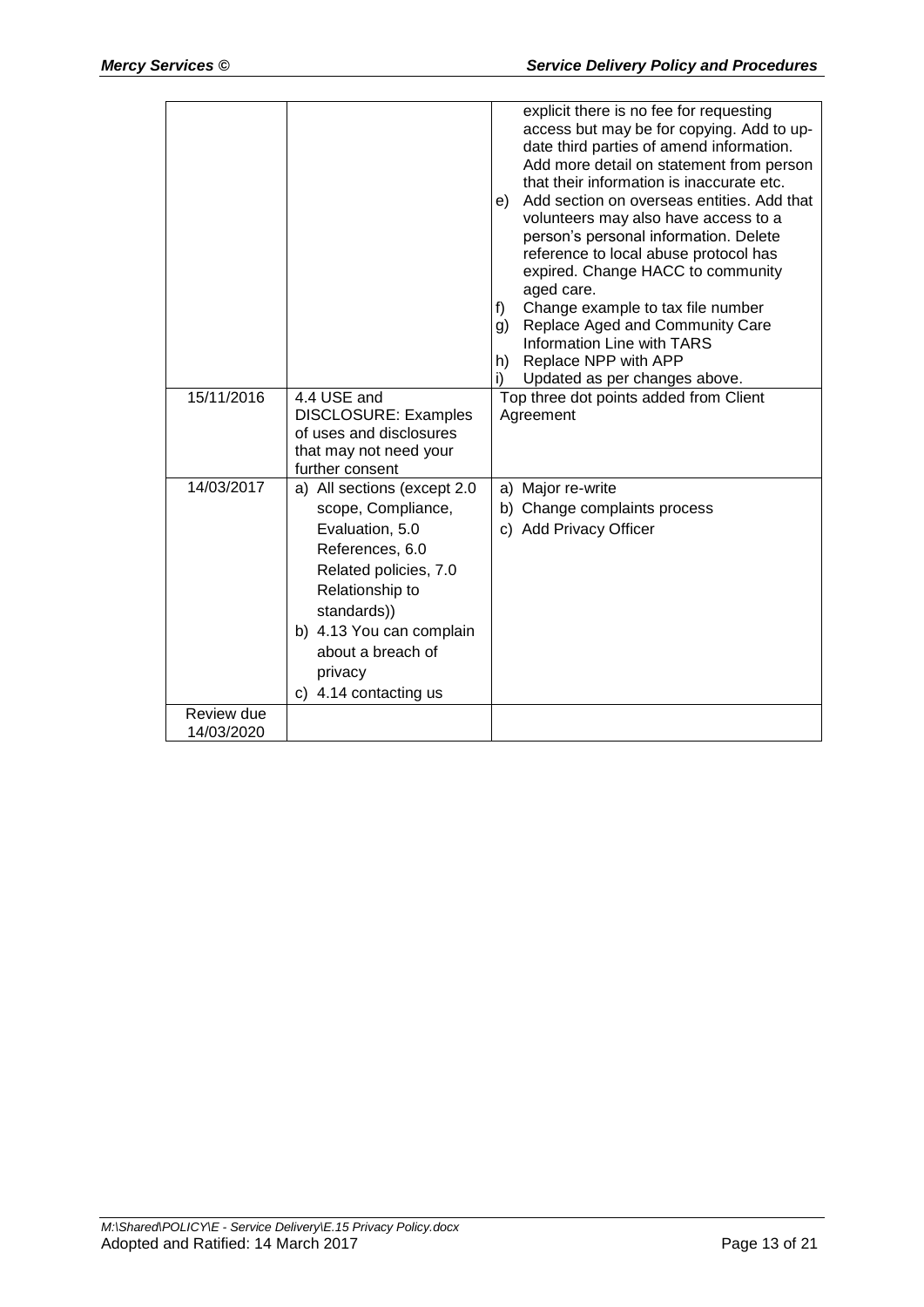## **EMPLOYEE CONFIDENTIALITY STATEMENT**

*"Information" for the purpose of this statement shall mean: Any information, however communicated or obtained, related to or connected with the organisation's operations and/or the private details of clients and/or employees/volunteers.*

During the course of your employment you may become aware of information and material relating to the affairs and operations of the organisation, including other staff and volunteers which is confidential and which you must not disclose to anyone without the permission of Mercy Services or the person concerned.

You will also find out the identity of Mercy Services clients and some details about their lives and issues. This is information you gained through your employment and it must not be disclosed to people who have no need to know – including some staff/volunteers at Mercy Services.

It is a requirement of your employment, which continues after termination, that you will keep such information from those who are not entitled to it. You will use such information only in the course of carrying out your duties and not for your personal benefit or to the benefit of any person not entitled to the information.

If you are uncertain about what information should be kept confidential or disclosed, please see your Coordinator or our Privacy Officer and refer to the Policies and Procedures Manual (E.15 Privacy).

I acknowledge and agree to the above statement and agree to the terms set out.

| Name: |  |
|-------|--|
|       |  |
|       |  |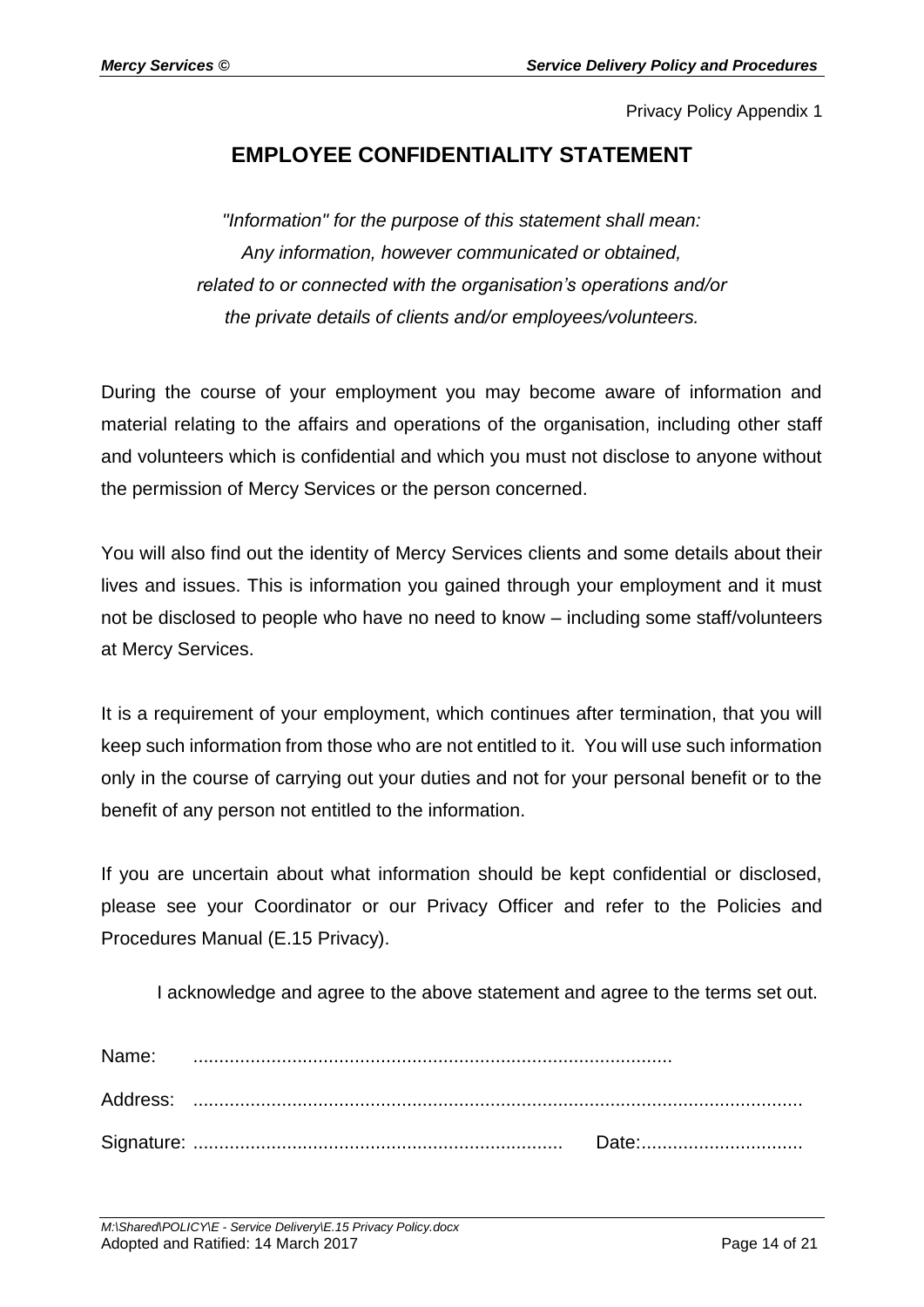## **VOLUNTEER or STUDENT PLACEMENT CONFIDENTIALITY STATEMENT**

*"Information" for the purpose of this statement shall mean: Any information, however communicated or obtained, related to or connected with the organisation's operations and/or the private details of clients and/or employees/volunteers.*

During the course of your voluntary work or student placement you may become aware of information and material relating to the affairs and operations of the organisation, including staff, volunteers and/or other students on placements which is confidential and which you must not disclose to anyone without the permission of Mercy Services or the person concerned.

You may also find out the identity of Mercy Services clients and some details about their lives and issues. This is information you gained through your voluntary work or student placement and it must not be disclosed to people who have no need to know – including some staff/volunteers at Mercy Services.

It is a requirement of your voluntary work or student placement, which continues after termination, that you will keep such information from those who are not entitled to it. You will use such information only in the course of carrying out your duties and not for your personal benefit or to the benefit of any person not entitled to the information.

If you are uncertain about what information should be kept confidential or disclosed, please see your Coordinator or our Privacy Officer and refer to the Policies and Procedures Manual (E.15 Privacy).

I acknowledge and agree to the above statement and agree to the terms set out.

| Name: |       |
|-------|-------|
|       |       |
|       | Date: |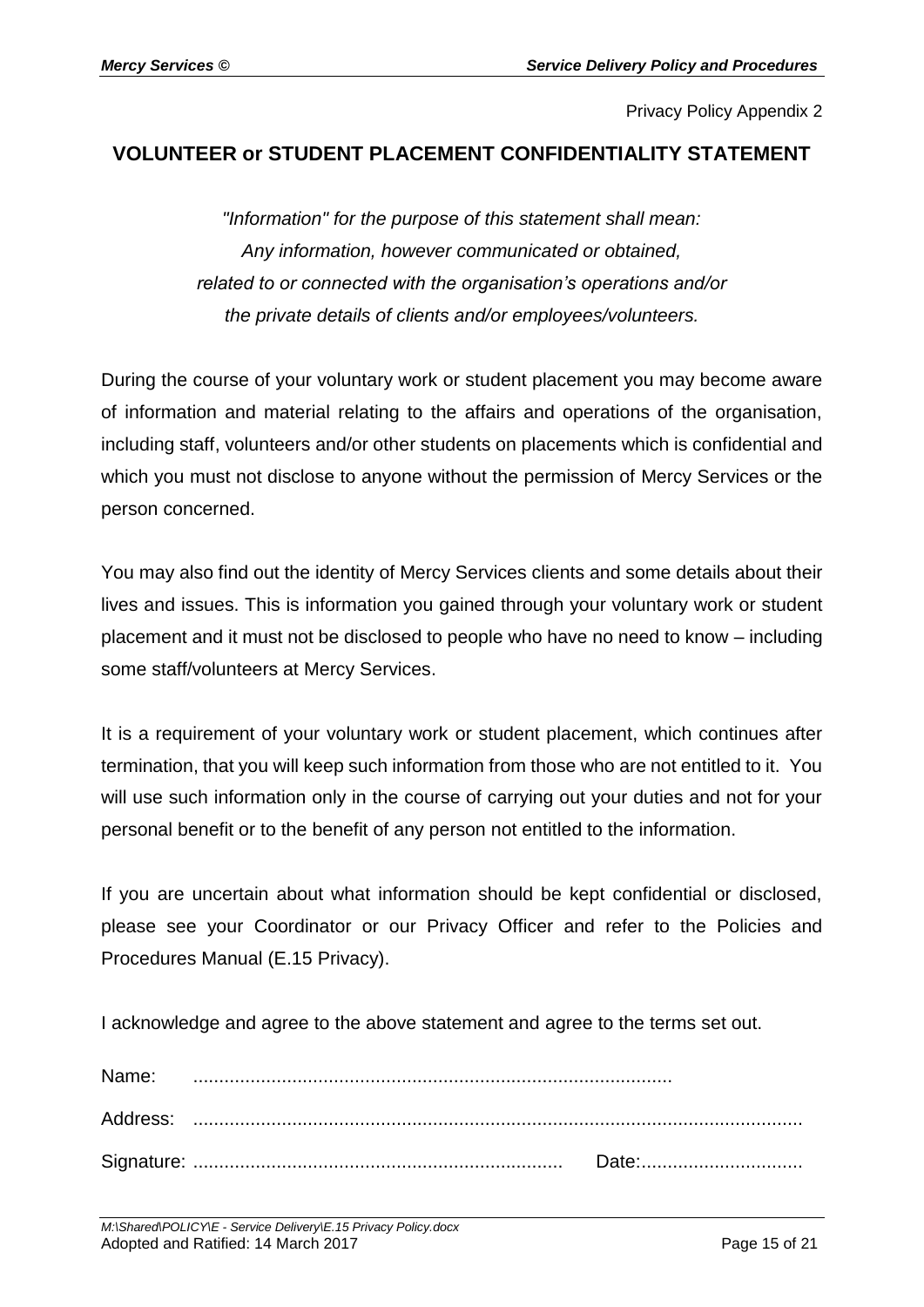## Privacy Policy Appendix 3 **Mercy Services Privacy Policy: Client Summary**

*Mercy Services is committed to protecting your privacy. We start from a belief that you should control who has information about you and what they do with your information.*

#### **What personal information do we collect and why do we need it?**

To enable us to fulfil our responsibilities as a provider of health and support programs we may need to collect your: name; contact details; demographic background; photograph; health status; level of risk; your personal goals/care preferences and other relevant information.

We may use this information to: provide you with the most appropriate service for your needs; provide you with information about us/our programs/our fundraising activities; conduct research on program performance; and to provide Government funding departments with information on programs.

We will also use this information to send you details of our other products and services that may be of interest to you. Your details will never be given to other or overseas agencies for marketing purposes. If you no longer wish to receive our marketing material let us know and we will remove your details.

#### **What will happen if I don't provide some information?**

You have the right to withhold information from us. In services where fees are charged, if you withhold information about your income, fees may be charged at the highest rate. Mercy Services may also decide not to provide a service or may change the type or location of the service if information regarding safety is not provided.

#### **How do we collect the personal information?**

You are our primary source of information. Wherever practicable, we will ask you for the information directly. However, we may need to contact others such as: your doctor, your family, agencies that assist you and referees. We will only collect information about you from other people/agencies when you have given your permission for this to happen.

We collect the information in person, in writing, by telephone, by fax and by email. We collect this information through our staff, information you supply, through our contracted agents and from other service providers.

#### **Who will see or have access to your personal information?**

Your information will usually only be seen or used by persons working in, or for, Mercy Services. These people may include our paid staff/volunteers and those checking that we are providing a quality service as per our funding agreement *(representatives of the department that funds your services & our external quality assurance agency)*. These people have all signed a confidentiality agreement and are fully aware of the need to treat your information with respect and confidentiality. Access to your information is restricted to those who need to use the information to provide you with a service and to those who complete the administration for the service. You can provide the names of particular individuals from whom you want your information, or parts of your information, to be withheld.

There may be circumstances when we have to disclose information without your consent. Such as:

- 1. you do not have decision making capacity *(and your Enduring Guardian has authorise the disclosure);*
- 2. the law requires us to consult with the Police Service or the child protection agencies regarding children perceived to be at risk of abuse or neglect;
- 3. the law requires us to act upon serious concerns for the health or safety of a client or another person;
- 4. the law requires us to report incidences of serious criminal offence; and/or
- 5. A court of law may subpoena a client/staff file and Mercy Services is required by law to provide the file.

In the event that any of the situations described above should occur, we will make reasonable efforts to discuss the matter with you as soon as possible.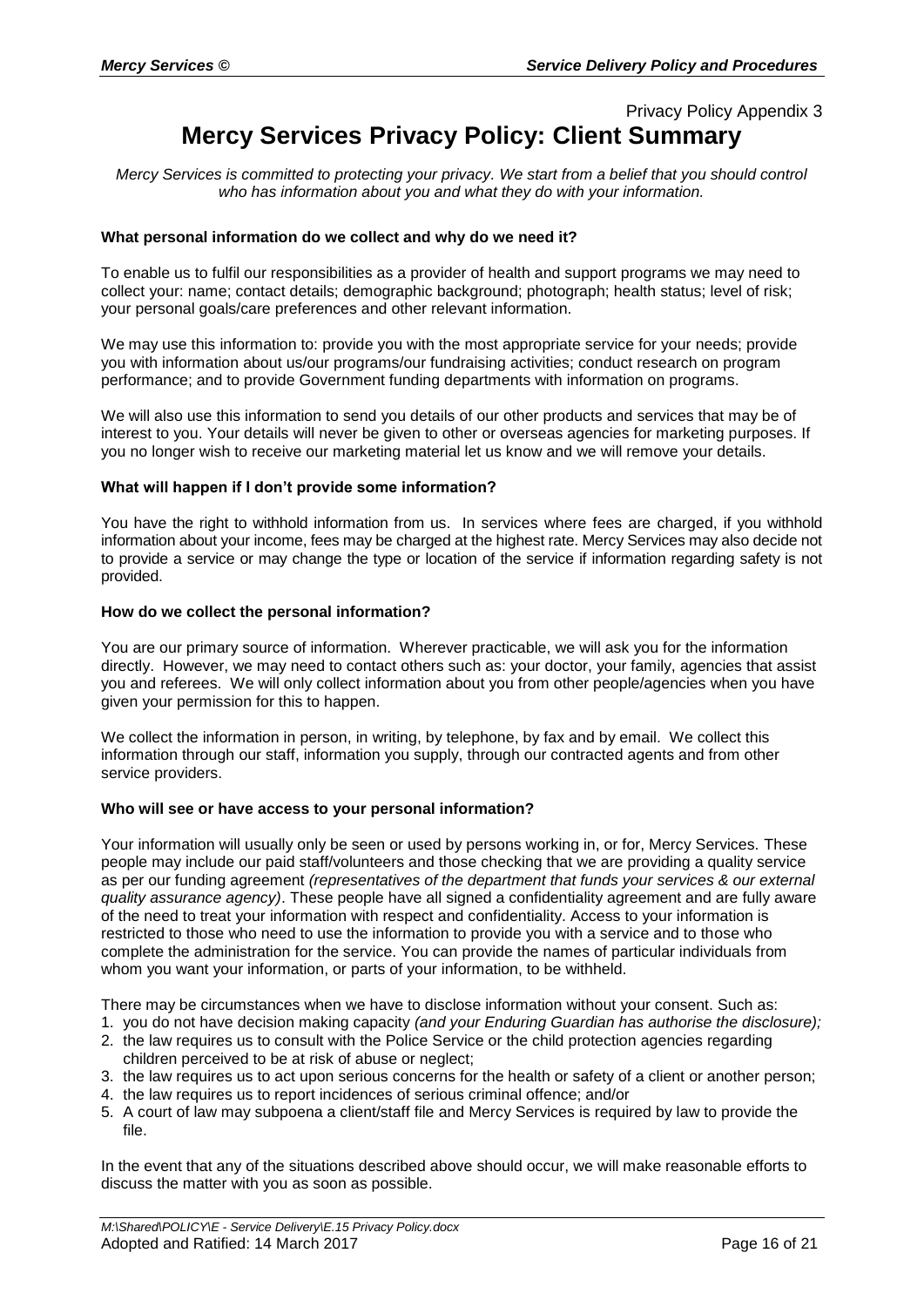When we have information provided by a third party, such as a government department, we will only use and retain this information for the time and purposes agreed with this party.

If access to your information is requested by another party we will ensure we have your permission before access is granted or refused where appropriate.

We make all reasonable efforts to ensure our information systems and files (electronic and paper) are kept secured from unauthorised access. Information that is no longer current will be isolated and eventually destroyed after the legal time for storing has passed (7 years after your last service or if you were a child when we provided a service, we keep records until you turn 25).

We will only use photographs, recordings or other personally identifying information of you in reports or promotions if we have your consent.

#### **How can I view or change my file?**

You can request information from, or access to, your Mercy Services file. You must make this request in writing and can use the form available from us. Mercy Services will provide you with a response to your request within 21 days of receipt of your letter.

If the Coordinator does not believe it is appropriate to meet the exact nature of the request she/he must consult with the Chief Executive Officer before responding. If any factors prevent us from meeting your exact request we will discuss with you the next best options. There is no fee charge for requesting to access your information. If you want a copy of your information exceeding ten pages or if it requires detailed searching of our records, we may charge you an administration fee of \$1 per page.

If you believe there are errors in our records about you, please let us know and we will be happy to investigate and correct any inaccuracies. Where the suggested corrections relate to a difference of opinion we will keep both opinions on file.

#### **Complaint procedure**

If you believe that your privacy has been breached, please contact us using the contact information below and provide details of the incident so that we can investigate it.

We encourage you, in the first instance, to raise this with your immediate Coordinator or Manager to try and resolve the issue. If you are still not satisfied with the response to your concern or complaint please contact our Complaints Officer who is also our Chief Executive Officer by:

- Calling: 02 4944 1944
- Emailing: [compliants@mercyservices.org.au](mailto:compliants@mercyservices.org.au)<br>> Writing: Complaints Officer, Mercy Services
- Complaints Officer, Mercy Services, 13 Brooks St., West Wallsend NSW 2286

Once received we will review your concern or complaint and commit to providing a response within 21 working days, the Complaints Officer will be independent of the original compliant and will have the authority to fully investigate and resolve the complaint. If your concern still remains unresolved to your satisfaction we will assist you in directing your issue to: NSW Information and Privacy Commission on 1300 363 992.

At any stage you can involve a support person or advocate. Agencies that may help in this area are:

- The Disability Advocacy Service Phone (02) 4927 0111; or
- The Aged Care Rights Service (TARS). Phone toll Free: 1800 424 079.

If you would like a full copy of Mercy Services Privacy Policy or have any questions about privacy at Mercy Service please contact our Privacy Officer, Lawrie Hallinan or 02 4961 2686 or [privacy@mercyservices.org.au.](mailto:privacy@mercyservices.org.au)

The Mercy Services Privacy Policy complies with the Australian Privacy Principles as required by the amendments to the Privacy Act (1988) and complies with the Health Privacy Principles as required by the Health Records and Information Privacy Act 2002 (NSW).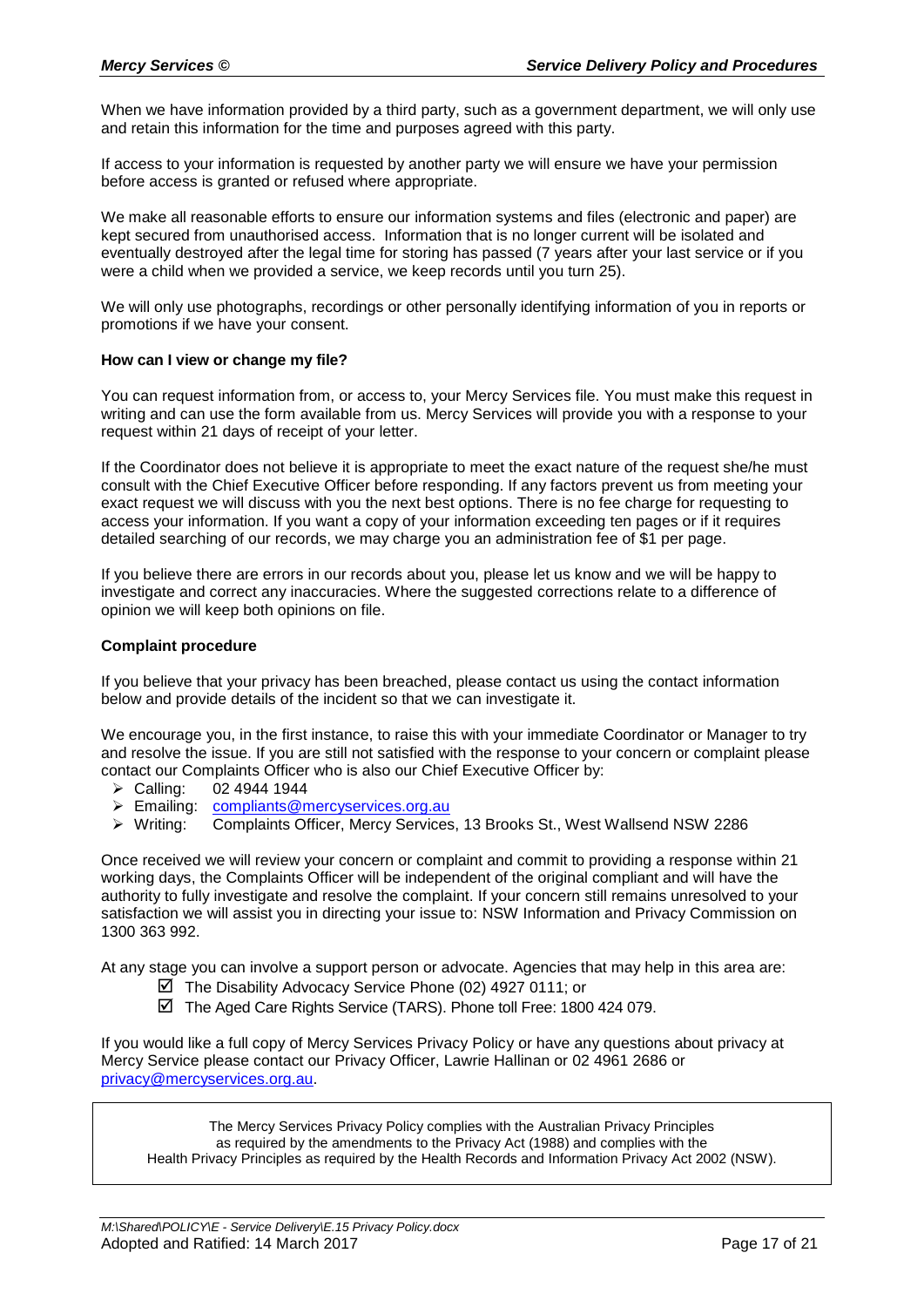# Request for Access to Personal Information

| Name                       |                                                                                                                                                                                                                                                                                                                                                                                                                                                                                                                                                                                                                                                                            |
|----------------------------|----------------------------------------------------------------------------------------------------------------------------------------------------------------------------------------------------------------------------------------------------------------------------------------------------------------------------------------------------------------------------------------------------------------------------------------------------------------------------------------------------------------------------------------------------------------------------------------------------------------------------------------------------------------------------|
| <b>Address</b>             |                                                                                                                                                                                                                                                                                                                                                                                                                                                                                                                                                                                                                                                                            |
| Phone                      |                                                                                                                                                                                                                                                                                                                                                                                                                                                                                                                                                                                                                                                                            |
| Donor<br>ப                 | My involvement with Mercy Services is as a:<br>Employee<br>Volunteer<br>Supporter<br>Other                                                                                                                                                                                                                                                                                                                                                                                                                                                                                                                                                                                 |
|                            |                                                                                                                                                                                                                                                                                                                                                                                                                                                                                                                                                                                                                                                                            |
|                            |                                                                                                                                                                                                                                                                                                                                                                                                                                                                                                                                                                                                                                                                            |
|                            |                                                                                                                                                                                                                                                                                                                                                                                                                                                                                                                                                                                                                                                                            |
|                            |                                                                                                                                                                                                                                                                                                                                                                                                                                                                                                                                                                                                                                                                            |
| $\Box$<br>$\Box$<br>$\Box$ | I would like this information provided:<br>by giving me a reasonable opportunity to inspect and make notes from my Mercy<br>Services file; or<br>by a Mercy Services staff person showing me the contents of my file and explaining<br>these to me; or<br>$\Box$ in a written summary (you must collect this from our office or pay for it to be sent by<br>registered mail); or<br>photocopy of all of my file (you must collect this from our office or pay for it to be<br>sent by registered mail); or<br>$\Box$ I authorise another person to have access to my information instead of it being<br>sent/given to me. The person I want to access this information is: |
|                            |                                                                                                                                                                                                                                                                                                                                                                                                                                                                                                                                                                                                                                                                            |
|                            |                                                                                                                                                                                                                                                                                                                                                                                                                                                                                                                                                                                                                                                                            |
|                            |                                                                                                                                                                                                                                                                                                                                                                                                                                                                                                                                                                                                                                                                            |
|                            | Mercy Services aims to be open and accountable but there are some reasons why we may be<br>unable to provide the information you want or in the way you want                                                                                                                                                                                                                                                                                                                                                                                                                                                                                                               |

*- please read the next page for a list of these reasons.*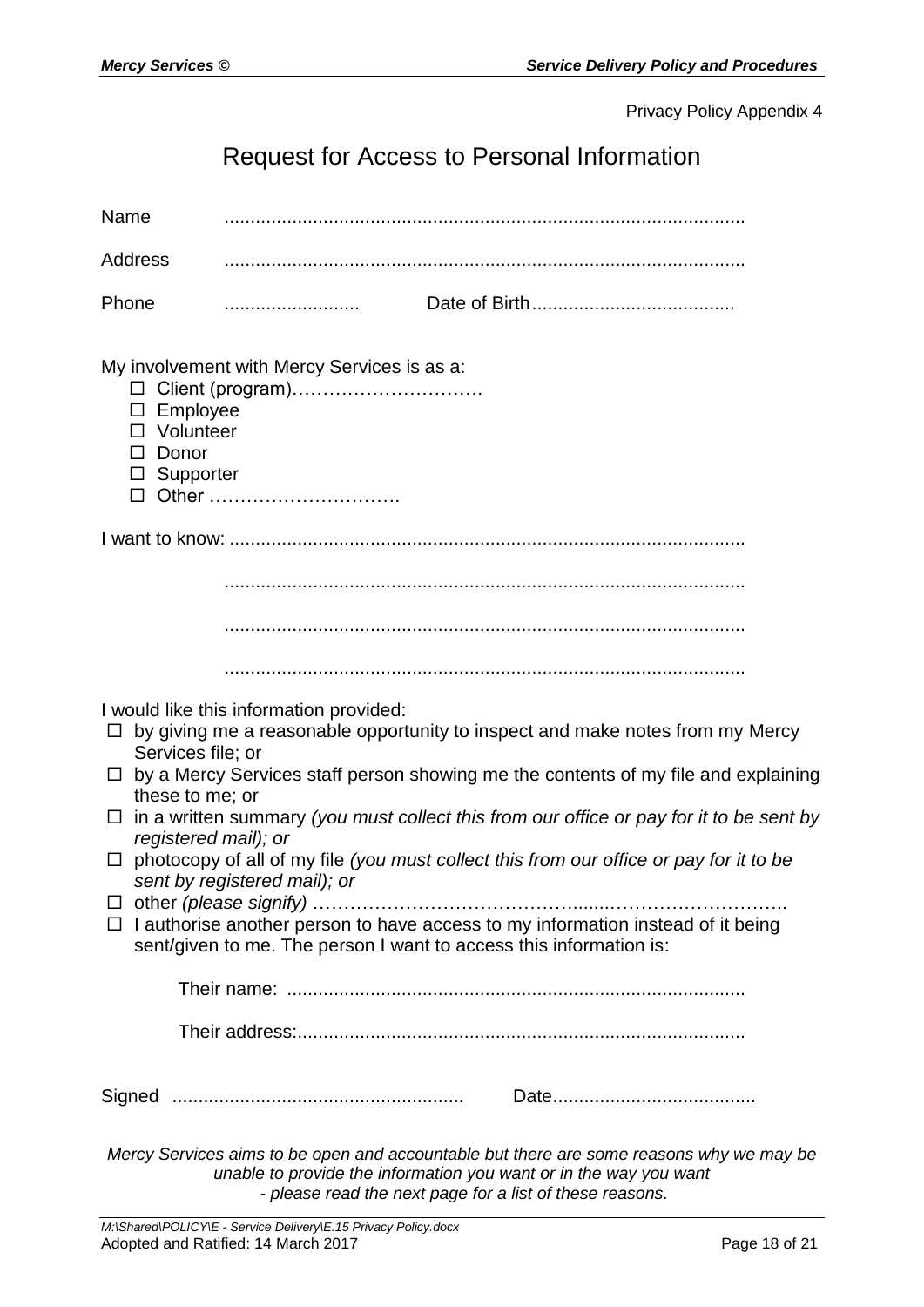#### **Mercy Services will provide the information requested in the way requested unless:**

- providing access would pose a serious threat to the life or health of any person *(for example where there is a risk that the information may cause the person significant distress, so as to result in them harming themselves or another);*
- providing access would have an unreasonable impact on the privacy of other people *(where a person's record contains information about someone else, Mercy Services will prevent an unreasonable impact on that other person's privacy by removing that other person's identifying details before releasing the information);*;
- **E** the information relates to legal proceedings (existing or anticipated) between Mercy Services and the person, and the information is subject to legal professional privilege;
- providing access would reveal Mercy Services intentions in relation to negotiations with the person in such a way as to expose Mercy Services to disadvantage *(for example, regarding the settlement of a negligence claim);*
- $\boxtimes$  providing access would be unlawful;
- denying access is required or authorised under another law;
- providing access would be likely to prejudice an investigation of possible unlawful activity;
- **图 Mercy Services has been asked by a law enforcement agency performing a lawful** security function not to provide access, as it would likely cause damage to the security of Australia;
- $\boxtimes$  the request for access is one that has been made unsuccessfully on at least one previous occasion and there are no reasonable grounds for making the request again;
- $\boxtimes$  the person has been provided with access to their information already and is making an unreasonable repeated request for access to the same information in the same manner;
- **E** providing access would be detrimental to the preservation of the information or (having regard to the physical form in which the information is contained) would otherwise not be appropriate; or
- would involve an infringement of copyright subsisting in matter contained in the information.

If any of these factors prevent us from meeting your exact request we will discuss with you other options.

Send this request to our Privacy Officer, Lawrie Hallinan via:

Post: Privacy Officer, Mercy Services 32 Union St, Tighes Hill NSW 2297 or Email: [privacy@mercyservices.org.au](mailto:privacy@mercyservices.org.au)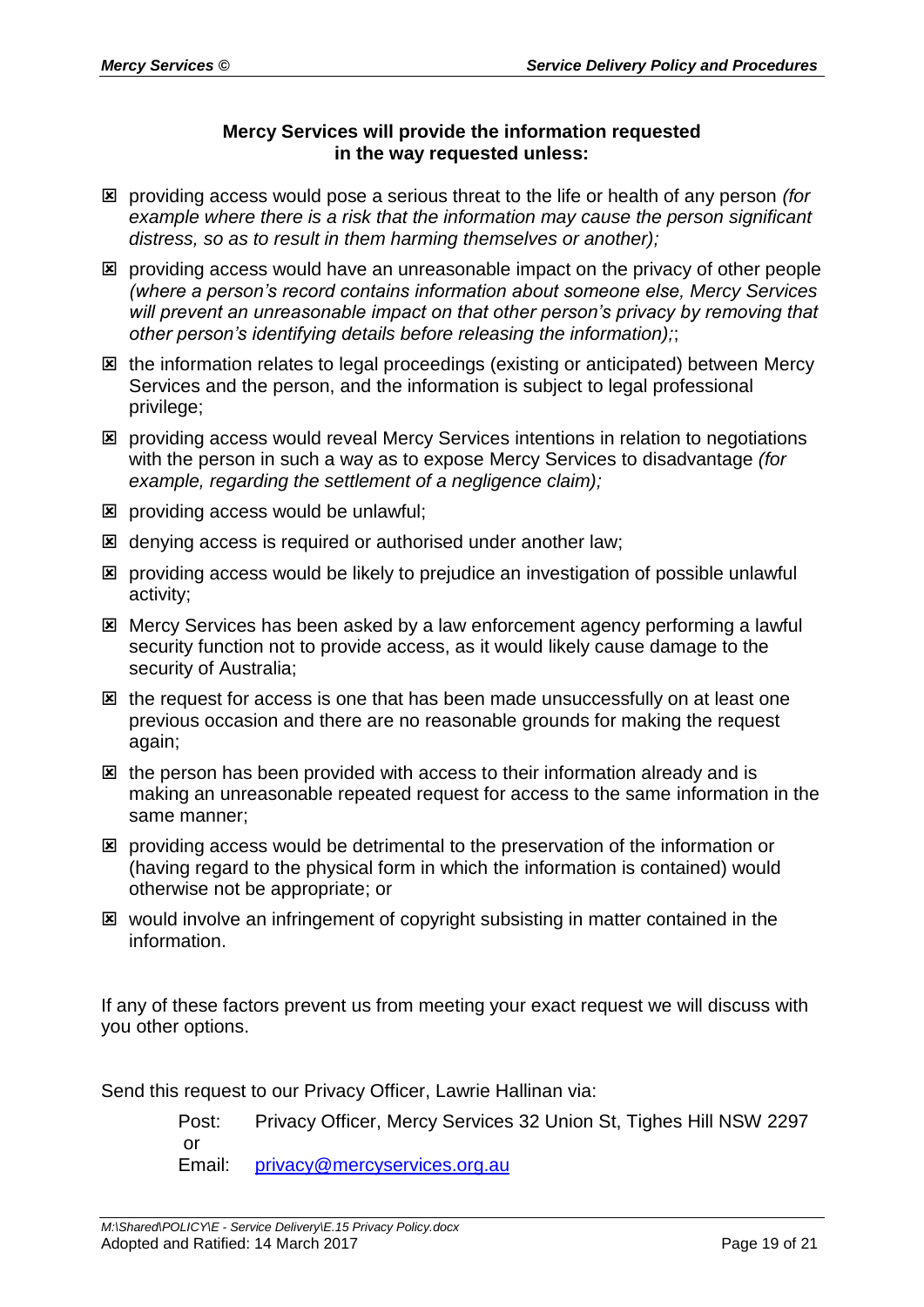# **Request to amend Records**

| Name:    |                                                                                      |
|----------|--------------------------------------------------------------------------------------|
| Address: |                                                                                      |
|          |                                                                                      |
|          | I would like the following changes made to information on me held by Mercy Services: |
|          |                                                                                      |
|          |                                                                                      |
|          |                                                                                      |
|          |                                                                                      |
|          |                                                                                      |
|          |                                                                                      |
|          |                                                                                      |
|          |                                                                                      |
|          |                                                                                      |
|          |                                                                                      |
|          |                                                                                      |
|          |                                                                                      |
|          |                                                                                      |
|          |                                                                                      |
|          |                                                                                      |
|          |                                                                                      |
|          |                                                                                      |